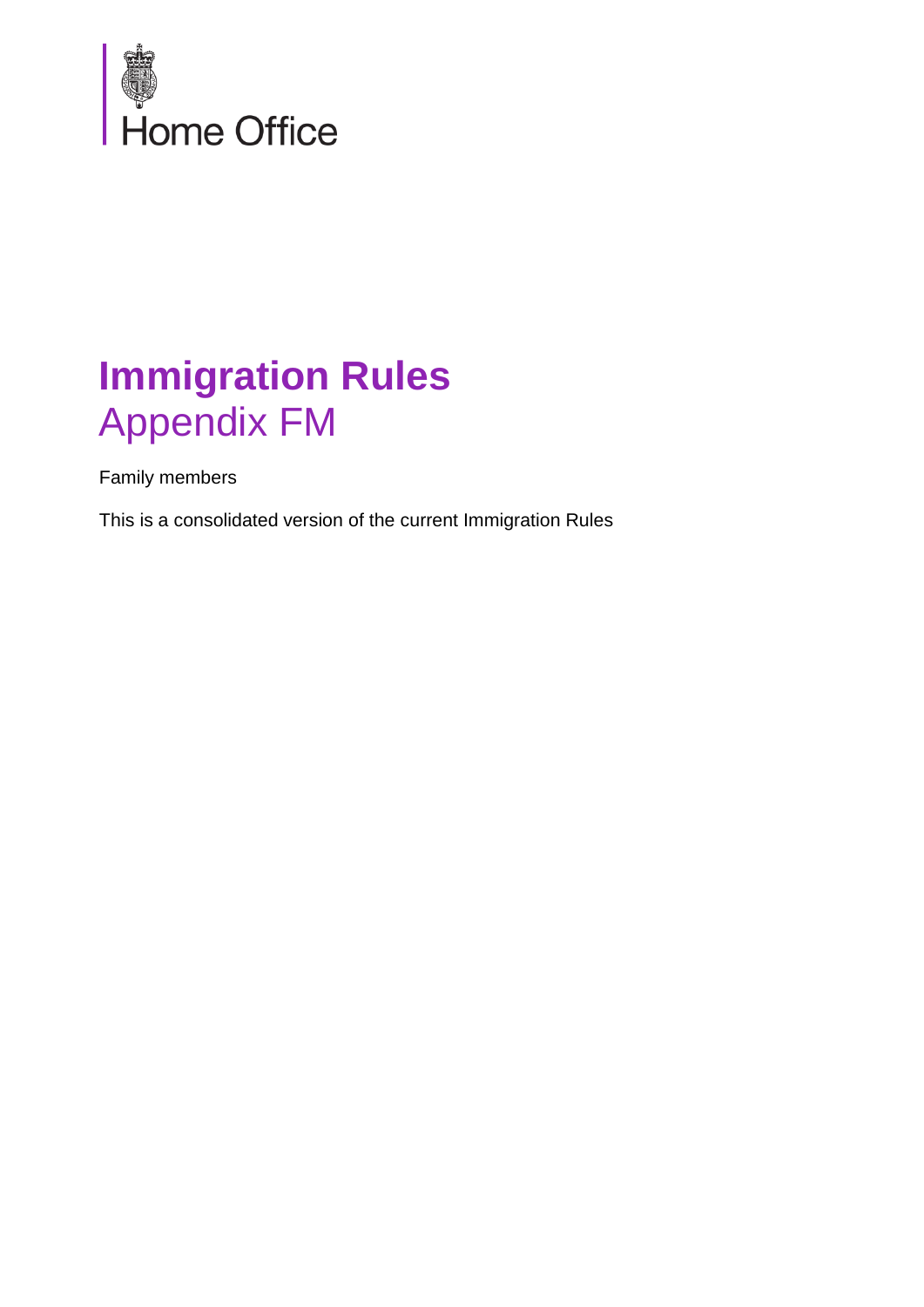**[General](#page-1-0)** [Family life with a partner](#page-3-0) **[Exception](#page-18-0)** [Bereaved partner](#page-19-0) [Victim of domestic violence](#page-21-0) [Family life as a child of a person with limited leave as a partner or parent](#page-23-0) [Family life as a parent of a child in the UK](#page-30-0) [Adult dependent relative](#page-37-0) [Deportation and removal](#page-41-0)

# <span id="page-1-1"></span>**Appendix FM family members**

<span id="page-1-0"></span>**General**

# **Section GEN: General**

#### Purpose

GEN.1.1. This route is for those seeking to enter or remain in the UK on the basis of their family life with a person who is a British Citizen, is settled in the UK, or is in the UK with limited leave as a refugee or person granted humanitarian protection (and the applicant cannot seek leave to enter or remain in the UK as their family member under Part 11 of these rules). It sets out the requirements to be met and, in considering applications under this route, it reflects how, under Article 8 of the Human Rights Convention, the balance will be struck between the right to respect for private and family life and the legitimate aims of protecting national security, public safety and the economic well-being of the UK; the prevention of disorder and crime; the protection of health or morals; and the protection of the rights and freedoms of others (and in doing so also reflects the relevant public interest considerations as set out in Part 5A of the Nationality, Immigration and Asylum Act 2002). It also takes into account the need to safeguard and promote the welfare of children in the UK , in line with the Secretary of State's duty under section 55 of the Borders, Citizenship and Immigration Act 2009.

# **Definitions**

GEN.1.2. For the purposes of this Appendix "partner" means-

- (i) the applicant's spouse;
- (ii) the applicant's civil partner;
- (iii) the applicant's fiancé(e) or proposed civil partner; or

(iv) a person who has been living together with the applicant in a relationship akin to a marriage or civil partnership for at least two years prior to the date of application,

unless a different meaning of partner applies elsewhere in this Appendix.

GEN.1.3. For the purposes of this Appendix

(a) "application for leave to remain" also includes an application for variation of leave to enter or remain by a person in the UK;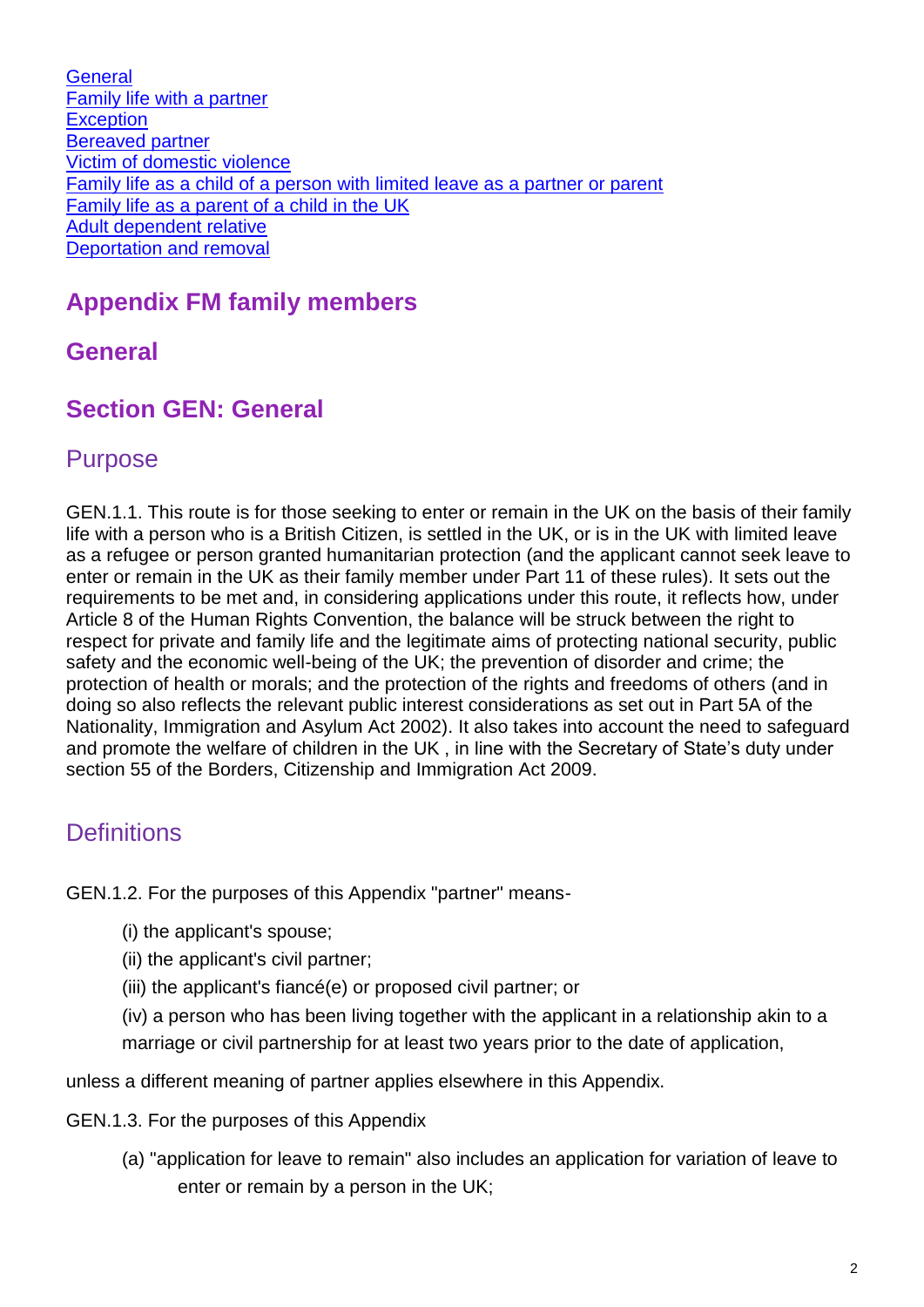- (b) references to a person being present and settled in the UK also include a person who is being admitted for settlement on the same occasion as the applicant; and
- (c) references to a British Citizen in the UK also include a British Citizen who is coming to the UK with the applicant as their partner or parent.

GEN.1.4. In this Appendix "specified" means specified in Appendix FM-SE, unless otherwise stated.

GEN.1.5. If the Entry Clearance Officer, or Secretary of State, has reasonable cause to doubt the genuineness of any document submitted in support of an application, and having taken reasonable steps to verify the document, is unable to verify that it is genuine, the document will be discounted for the purposes of the application.

GEN.1.6. For the purposes of paragraph E-ECP.4.1.(a); E-LTRP.4.1.(a); EECPT. 4.1(a) and E-LTRPT.5.1.(a) the applicant must be a national of Antigua and Barbuda; Australia; the Bahamas; Barbados; Belize; Canada; Dominica; Grenada; Guyana; Jamaica; New Zealand; St Kitts and Nevis; St Lucia; St Vincent and the Grenadines; Trinidad and Tobago; or the United States of America.

GEN.1.7. In this Appendix references to paragraphs are to paragraphs of this Appendix unless the context otherwise requires.

GEN.1.8. Paragraphs 277-280, 289AA, 295AA and 296 of Part 8 of these Rules shall apply to this Appendix.

GEN.1.9. In this Appendix:

(a) the requirement to make a valid application will not apply when the Article 8 claim is raised:

(i) as part of an asylum claim, or as part of a further submission in person after an asylum claim has been refused;

(ii) where a migrant is in immigration detention. A migrant in immigration detention or their representative must submit any application or claim raising Article 8 to a prison officer, a prisoner custody officer, a detainee custody officer or a member of Home Office staff at the migrant's place of detention; or

(iii) in an appeal (subject to the consent of the Secretary of State where applicable); and

(b) where an application or claim raising Article 8 is made in any of the circumstances specified in paragraph GEN.1.9.(a), or is considered by the Secretary of State under paragraph A277C of these rules, the requirements of paragraphs R-LTRP.1.1.(c) and R-LTRPT.1.1.(c) are not met.

GEN.1.10. Where an applicant does not meet the requirements of this Appendix as a partner or parent but the decision-maker grants entry clearance or leave to enter or remain outside the rules on Article 8 grounds, the applicant will normally be granted entry clearance for a period not exceeding 33 months, or leave to enter or remain for a period not exceeding 30 months, and subject to a condition of no recourse to public funds unless the decision-maker considers that the person should not be subject to such a condition.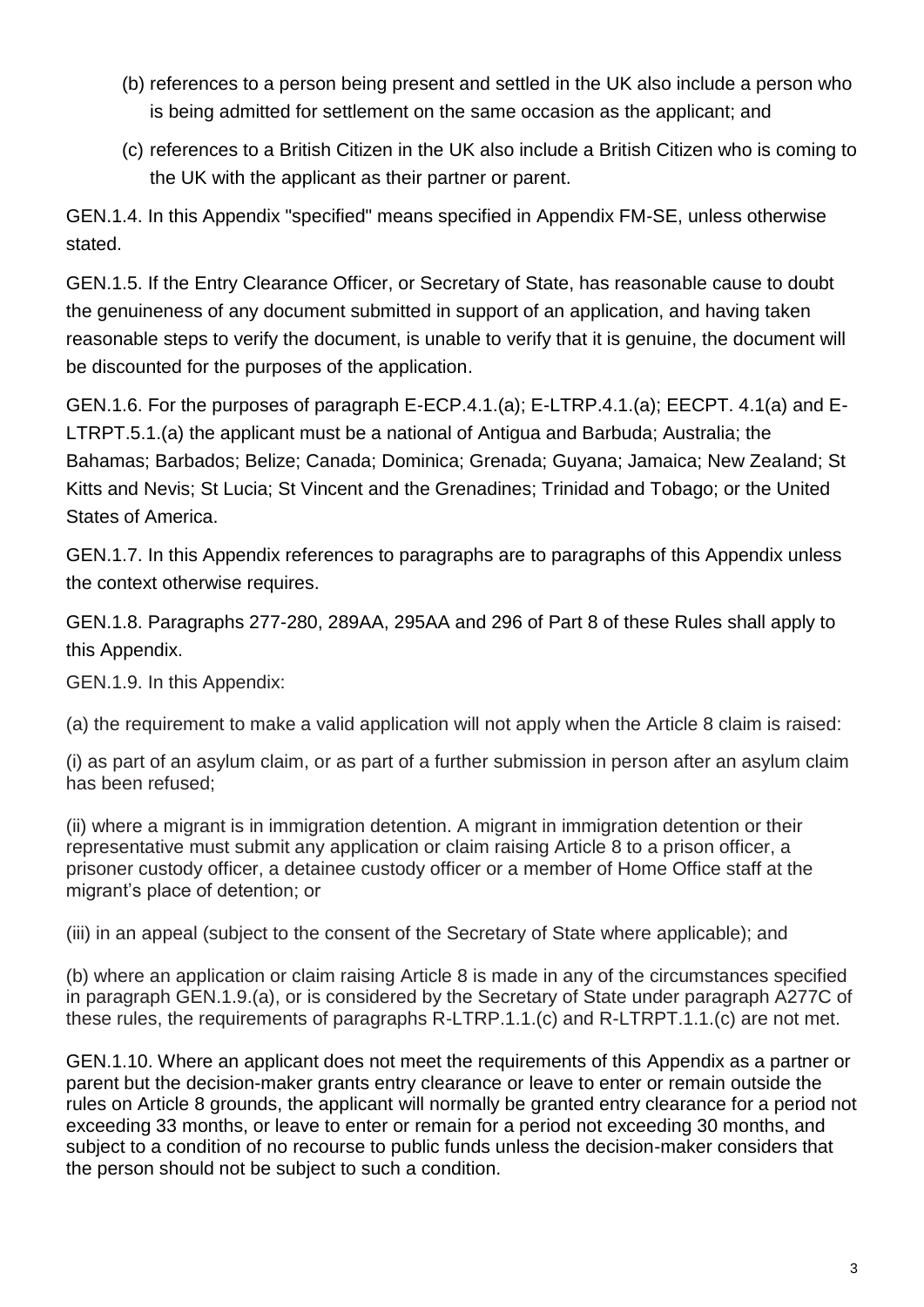GEN.1.11. Where entry clearance or leave to enter or remain is granted under this Appendix, or where an applicant does not meet the requirements of this Appendix as a partner or parent but the decision-maker grants entry clearance or leave to enter or remain outside the rules on Article 8 grounds, (and without prejudice to the specific provision that is made in this Appendix in respect of a no recourse to public funds condition), that leave may be subject to such conditions as the decision-maker considers appropriate in a particular case.

GEN.1.12. In paragraphs GEN.1.10. and GEN.1.11. "decision-maker" refers to the Secretary of State or an Entry Clearance Officer.

GEN.1.13. For the purposes of paragraphs D-LTRP.1.1., D-LTRP.1.2., DILRP.1.2., D-LTRPT.1.1., D-LTRPT.1.2., and D-ILRPT.1.2. (excluding a grant of limited leave to remain as a fiancé(e) or proposed civil partner), where the applicant has extant leave at the date of decision, the remaining period of that extant leave up to a maximum of 28 days will be added to the period of limited leave to remain granted under that paragraph (which may therefore exceed 30 months).

#### Leave to enter

GEN.2.1. The requirements to be met by a person seeking leave to enter the UK under this route are that the person-

- (a) must have a valid entry clearance for entry under this route; and
- (b) must produce to the Immigration Officer on arrival a valid national passport or other document satisfactorily establishing their identity and nationality.

GEN.2.2. If a person does not meet the requirements of paragraph GEN.2.1. entry will be refused.

#### [Back to top](#page-1-1)

# <span id="page-3-0"></span>**Family life with a partner**

# Section EC-P: Entry clearance as a partner

EC-P.1.1. The requirements to be met for entry clearance as a partner are that-

- (a) the applicant must be outside the UK;
- (b) the applicant must have made a valid application for entry clearance as a partner;
- (c) the applicant must not fall for refusal under any of the grounds in Section S-EC: Suitability–entry clearance; and
- (d) the applicant must meet all of the requirements of Section E-ECP: Eligibility for entry clearance as a partner.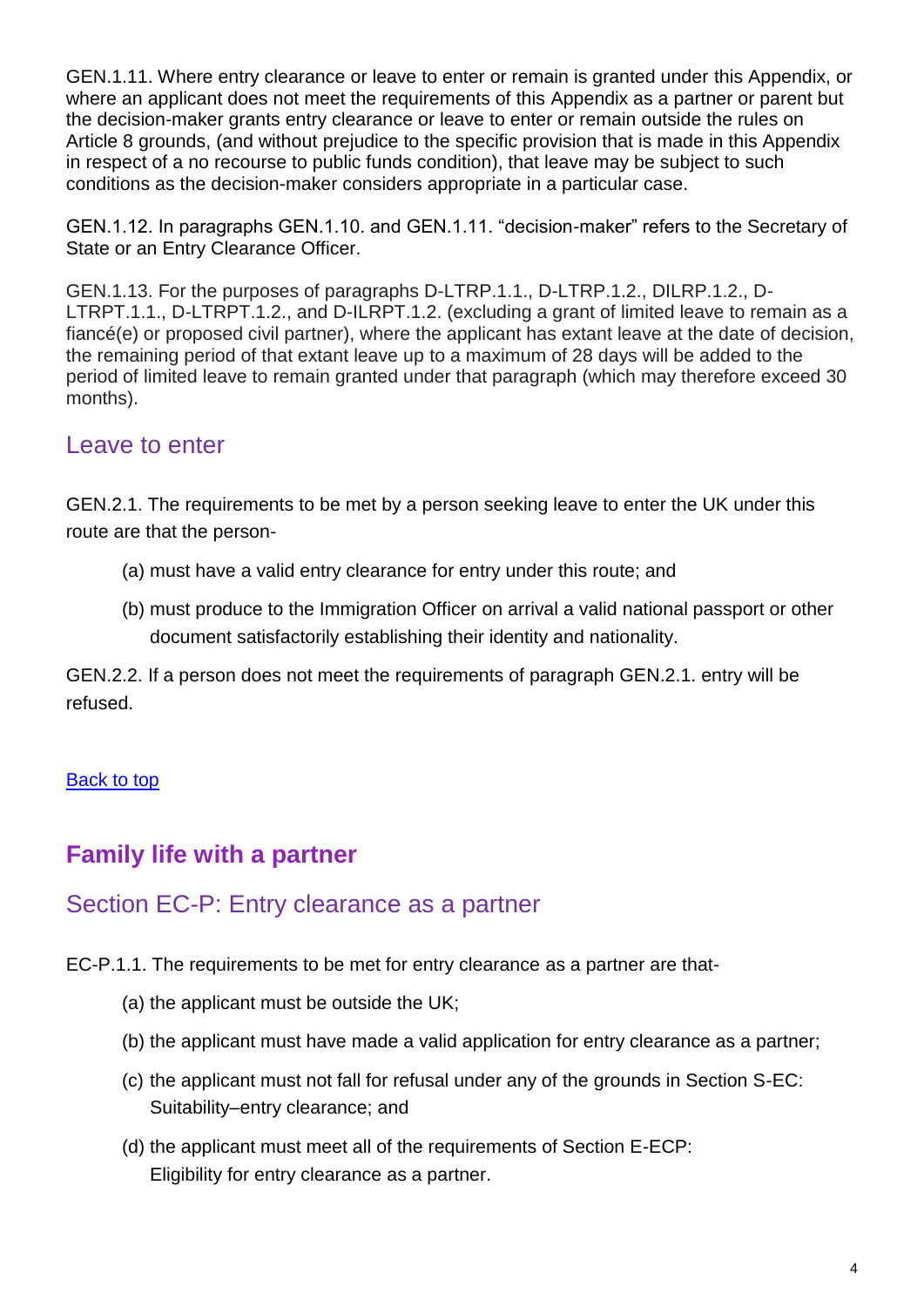# Section S-EC: Suitability-entry clearance

S-EC.1.1. The applicant will be refused entry clearance on grounds of suitability if any of paragraphs S-EC.1.2. to 1.8. apply.

S-EC.1.2. The Secretary of State has personally directed that the exclusion of the applicant from the UK is conducive to the public good.

S-EC.1.3. The applicant is currently the subject of a deportation order.

S-EC.1.4. The exclusion of the applicant from the UK is conducive to the public good because they have:

- (a) been convicted of an offence for which they have been sentenced to a period of imprisonment of at least 4 years; or
- (b) been convicted of an offence for which they have been sentenced to a period of imprisonment of at least 12 months but less than 4 years, unless a period of 10 years has passed since the end of the sentence; or
- (c) been convicted of an offence for which they have been sentenced to a period of imprisonment of less than 12 months, unless a period of 5 years has passed since the end of the sentence.

Where this paragraph applies, unless refusal would be contrary to the Human Rights Convention or the Convention and Protocol Relating to the Status of Refugees, it will only be in exceptional circumstances that the public interest in maintaining refusal will be outweighed by compelling factors.

S-EC.1.5. The exclusion of the applicant from the UK is conducive to the public good because, for example, the applicant's conduct (including convictions which do not fall within paragraph S-EC.1.4.), character, associations, or other reasons, make it undesirable to grant them entry clearance.

S-EC.1.6. The applicant has failed without reasonable excuse to comply with a requirement to-

- (a) attend an interview;
- (b) provide information;
- (c) provide physical data; or
- (d) undergo a medical examination or provide a medical report.

S-EC.1.7. It is undesirable to grant entry clearance to the applicant for medical reasons.

S-EC.1.8. The applicant left or was removed from the UK as a condition of a caution issued in accordance with section 22 of the Criminal Justice Act 2003 less than 5 years prior to the date on which the application is decided.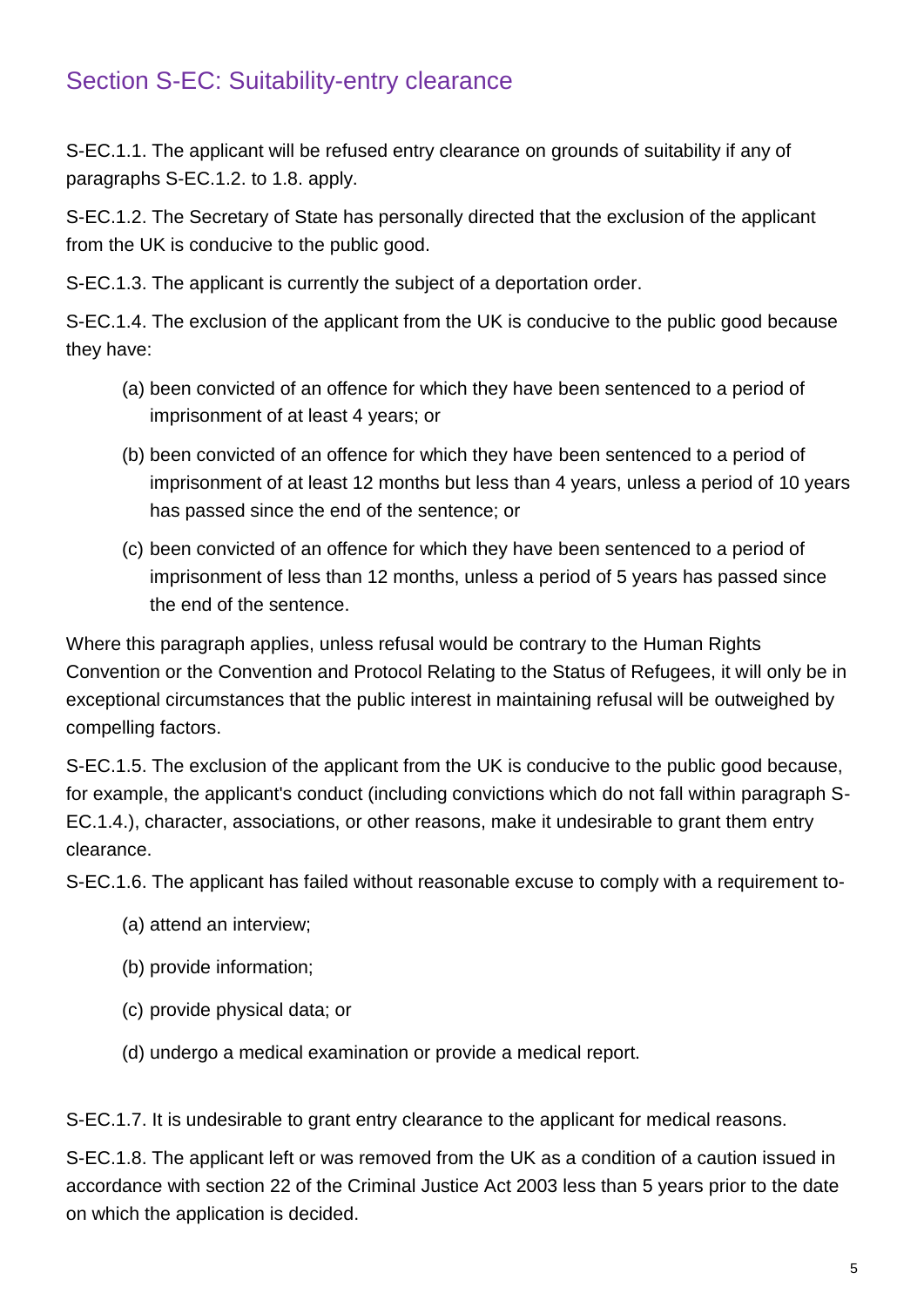S-EC.2.1. The applicant will normally be refused on grounds of suitability if any of paragraphs S-EC.2.2. to 2.5. apply.

S-EC.2.2. Whether or not to the applicant's knowledge-

- (a) false information, representations or documents have been submitted in relation to the application (including false information submitted to any person to obtain a document used in support of the application); or
- (b) there has been a failure to disclose material facts in relation to the application.

S-EC.2.3. One or more relevant NHS body has notified the Secretary of State that the applicant has failed to pay charges in accordance with the relevant NHS regulations on charges to overseas visitors and the outstanding charges have a total value of at least £1000.

S-EC.2.4. A maintenance and accommodation undertaking has been requested or required under paragraph 35 of these Rules or otherwise and has not been provided.

S-EC.2.5. The exclusion of the applicant from the UK is conducive to the public good because:

- (a) within the 12 months prior to the date on which the application is decided, the person has been convicted of or admitted an offence for which they received a non-custodial sentence or other out of court disposal that is recorded on their criminal record; or
- (b) in the view of the Secretary of State:

(i) the person's offending has caused serious harm; or

(ii) the person is a persistent offender who shows a particular disregard for the law.

# Section E-ECP: Eligibility for entry clearance as a partner

E-ECP.1.1. To meet the eligibility requirements for entry clearance as a partner all of the requirements in paragraphs E-ECP.2.1. to 4.2. must be met.

#### Relationship requirements

E-ECP.2.1. The applicant's partner must be-

- (a) a British Citizen in the UK, subject to paragraph GEN.1.3.(c); or
- (b) present and settled in the UK, subject to paragraph GEN.1.3.(b); or
- (c) in the UK with refugee leave or with humanitarian protection.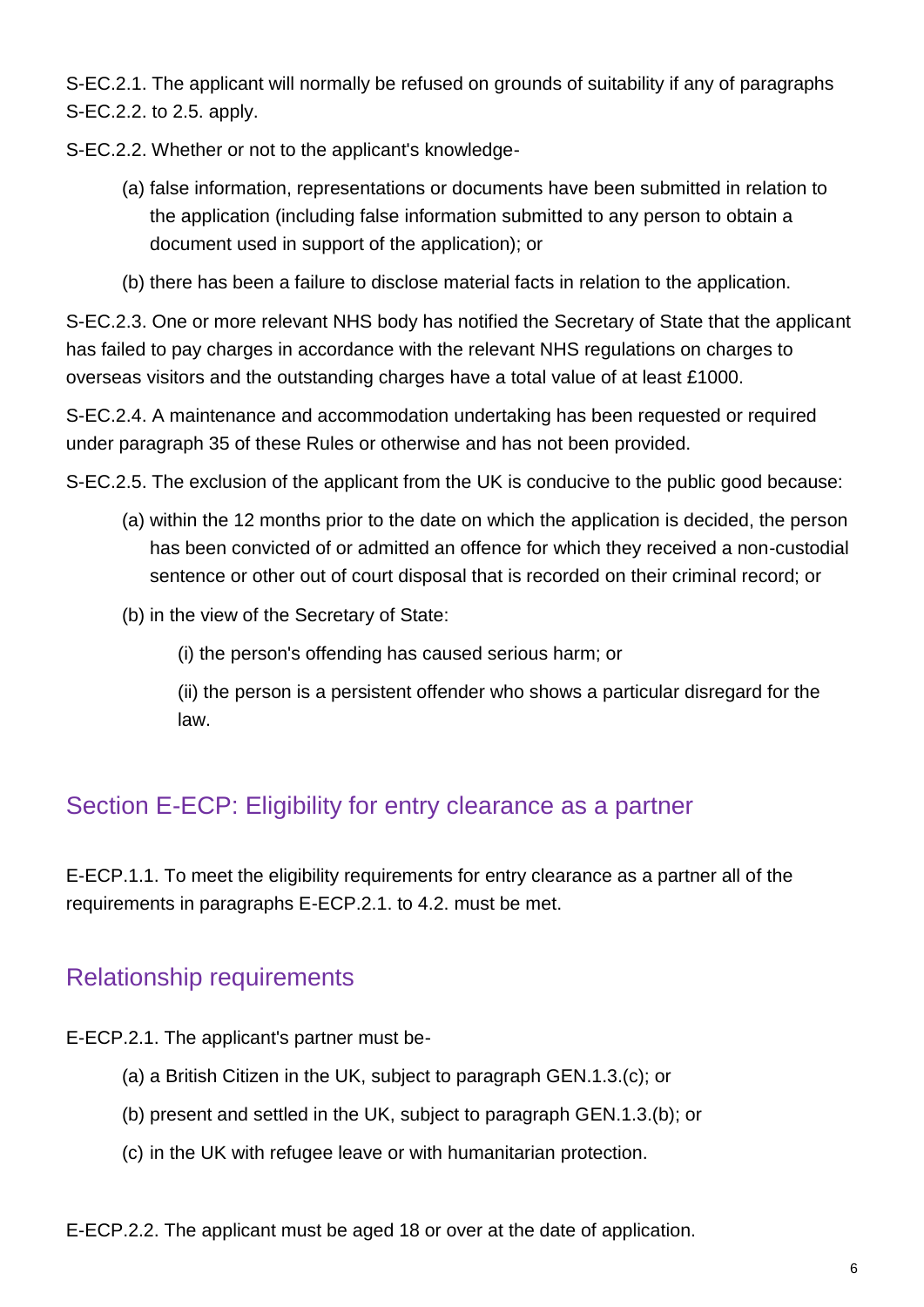E-ECP.2.3. The partner must be aged 18 or over at the date of application.

E-ECP.2.4. The applicant and their partner must not be within the prohibited degree of relationship.

E-ECP.2.5. The applicant and their partner must have met in person.

E-ECP.2.6. The relationship between the applicant and their partner must be genuine and subsisting.

E-ECP.2.7. If the applicant and partner are married or in a civil partnership it must be a valid marriage or civil partnership, as specified.

E-ECP.2.8. If the applicant is a fiancé(e) or proposed civil partner they must be seeking entry to the UK to enable their marriage or civil partnership to take place.

E-ECP.2.9. Any previous relationship of the applicant or their partner must have broken down permanently, unless it is a relationship which falls within paragraph 278(i) of these Rules.

E-ECP.2.10. The applicant and partner must intend to live together permanently in the UK.

# Financial requirements

E-ECP.3.1. The applicant must provide specified evidence, from the sources listed in paragraph E-ECP.3.2., of-

(a) a specified gross annual income of at least-

- (i) £18,600;
- (ii) an additional £3,800 for the first child; and
- (iii) an additional £2,400 for each additional child; alone or in combination with
- (b) specified savings of-
	- (i) £16,000; and

(ii) additional savings of an amount equivalent to 2.5 times the amount which is the difference between the gross annual income from the sources listed in paragraph E-ECP.3.2.(a)-(d) and the total amount required under paragraph E-ECP.3.1.(a); or

(c) the requirements in paragraph E-ECP.3.3.being met.

In this paragraph "child" means a dependent child of the applicant who is-

(a) under the age of 18 years, or who was under the age of 18 years when they were first granted entry under this route;

(b) applying for entry clearance as a dependant of the applicant, or has limited leave to enter or remain in the UK;

(c) not a British Citizen or settled in the UK; and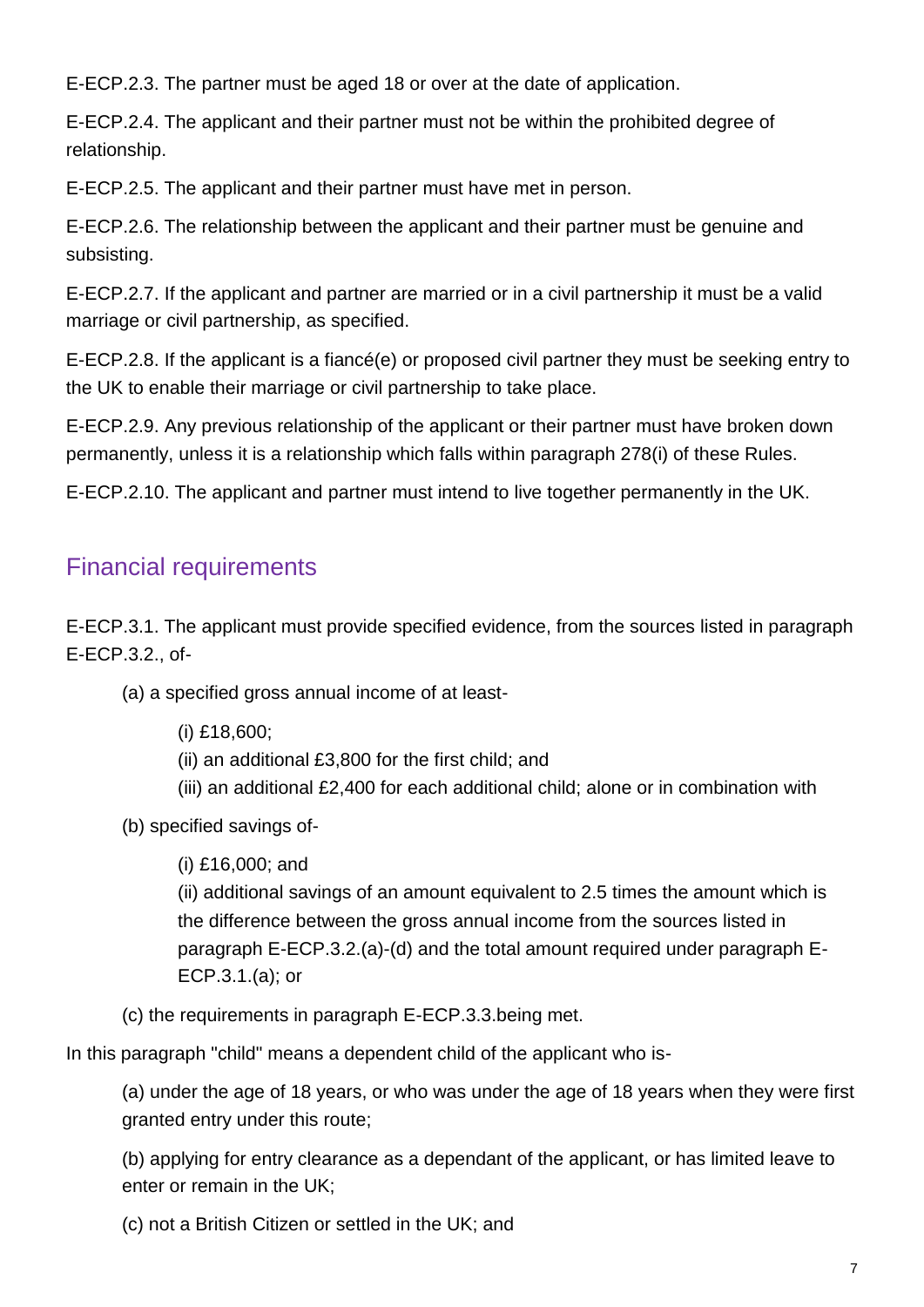(d) not an EEA national with a right to be admitted under the Immigration (EEA) Regulations 2006.

- E-ECP.3.2. When determining whether the financial requirement in paragraph EECP.
- 3.1. is met only the following sources will be taken into account-

(a) income of the partner from specified employment or self-employment, which, in respect of a partner returning to the UK with the applicant, can include specified employment or self-employment overseas and in the UK;

(b) specified pension income of the applicant and partner;

(c) any specified maternity allowance or bereavement benefit received by the partner in the UK or any specified payment relating to service in HM Forces received by the applicant or partner;

- (d) other specified income of the applicant and partner; and
- (e) specified savings of the applicant and partner.

E-ECP.3.3. The requirements to be met under this paragraph are-

- (a) the applicant's partner must be receiving one or more of the following
	- (i) disability living allowance;
	- (ii) severe disablement allowance;
	- (iii) industrial injury disablement benefit;
	- (iv) attendance allowance;
	- (v) carer's allowance;
	- (vi) personal independence payment;

(vii) Armed Forces Independence Payment or Guaranteed Income Payment under the Armed Forces Compensation Scheme; or

(viii) Constant Attendance Allowance, Mobility Supplement or War Disablement Pension under the War Pensions Scheme; and

(b) the applicant must provide evidence that their partner is able to maintain and accommodate themselves, the applicant and any dependants adequately in the UK without recourse to public funds.

E-ECP.3.4. The applicant must provide evidence that there will be adequate accommodation, without recourse to public funds, for the family, including other family members who are not included in the application but who live in the same household, which the family own or occupy exclusively: accommodation will not be regarded as adequate if-

- (a) it is, or will be, overcrowded; or
- (b) it contravenes public health regulations.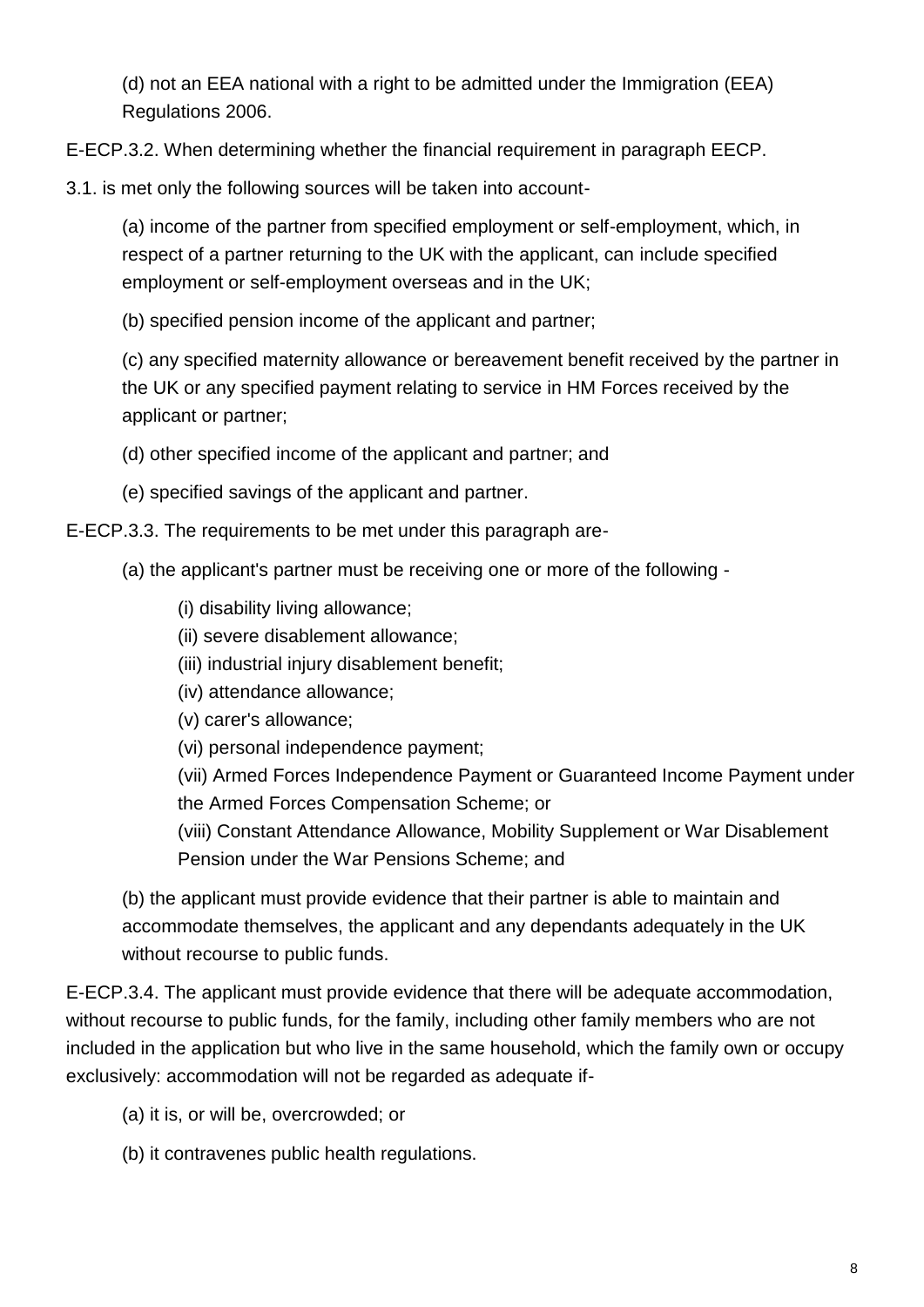# English language requirement

E-ECP.4.1. The applicant must provide specified evidence that they-

(a) are a national of a majority English speaking country listed in paragraph GEN.1.6.;

(b) have passed an English language test in speaking and listening at a minimum of level A1 of the Common European Framework of Reference for Languages with a provider approved by the Secretary of State;

(c) have an academic qualification recognised by UK NARIC to be equivalent to the standard of a Bachelor's or Master's degree or PhD in the UK, which was taught in English; or

(d) are exempt from the English language requirement under paragraph E-ECP.4.2.

E-ECP.4.2. The applicant is exempt from the English language requirement if at the date of application-

(a) the applicant is aged 65 or over;

(b) the applicant has a disability (physical or mental condition) which prevents the applicant from meeting the requirement; or

(c) there are exceptional circumstances which prevent the applicant from being able to meet the requirement prior to entry to the UK.

# Section D-ECP: Decision on application for entry clearance as a partner

D-ECP.1.1. If the applicant meets the requirements for entry clearance as a partner the applicant will be granted entry clearance for an initial period not exceeding 33 months, and subject to a condition of no recourse to public funds; or, where the applicant is a fiancé(e) or proposed civil partner, the applicant will be granted entry clearance for a period not exceeding 6 months, and subject to a condition of no recourse to public funds and a prohibition on employment.

D-ECP.1.2. Where the applicant does not meet the requirements for entry clearance as a partner the application will be refused.

# Section R-LTRP: Requirements for limited leave to remain as a partner

R-LTRP.1.1. The requirements to be met for limited leave to remain as a partner are-

- (a) the applicant and their partner must be in the UK;
- (b) the applicant must have made a valid application for limited or indefinite leave to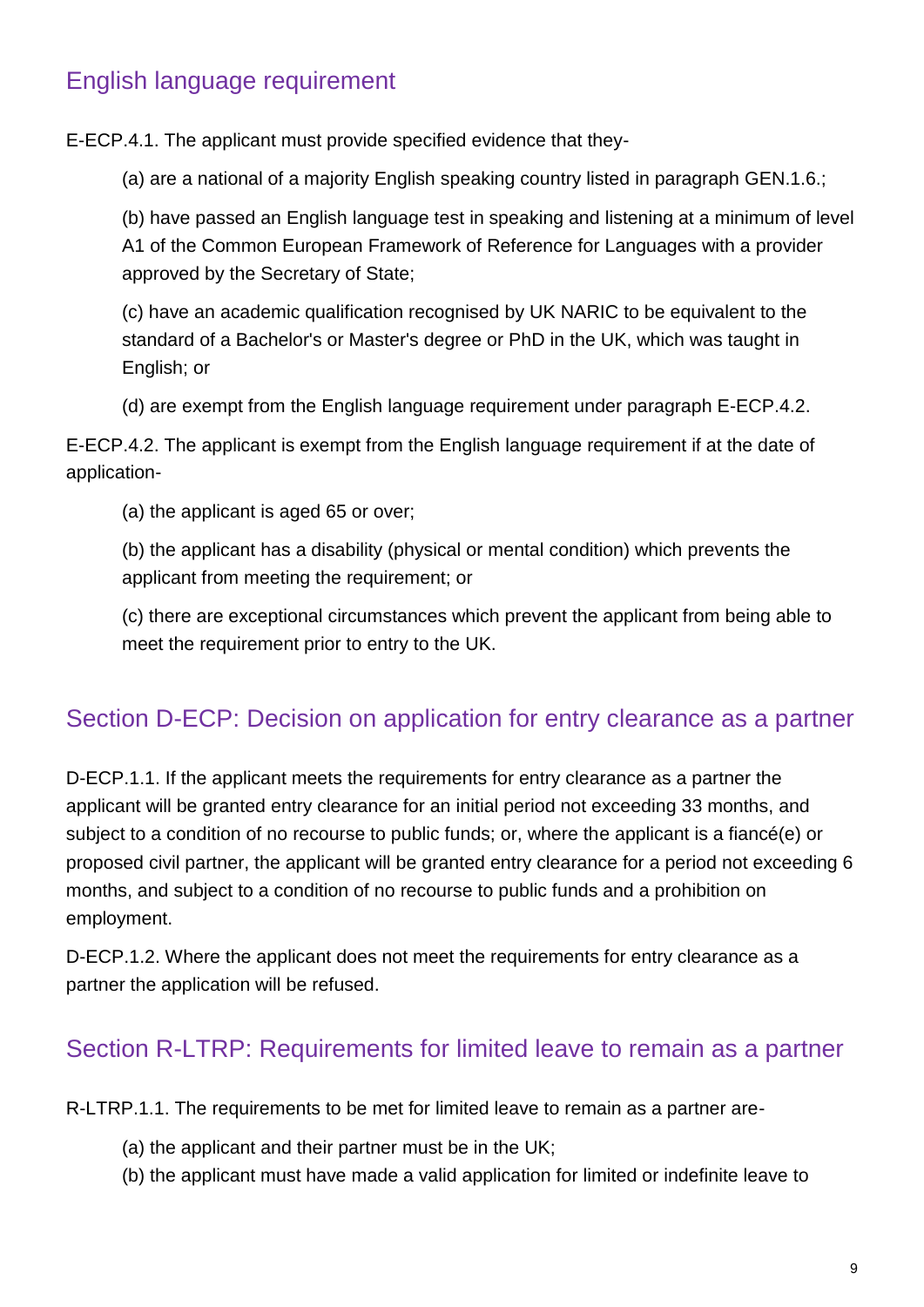remain as a partner; and either

(c)

(i) the applicant must not fall for refusal under Section S-LTR: Suitability leave to remain; and

(ii) the applicant meets all of the requirements of Section E-LTRP:

Eligibility for leave to remain as a partner; or

(d)

(i) the applicant must not fall for refusal under Section S-LTR: Suitability leave to remain; and

(ii) the applicant meets the requirements of paragraphs E-LTRP.1.2-1.12. and E-LTRP.2.1.; and

(iii) paragraph EX.1. applies.

# Section S-LTR: Suitability-leave to remain

S-LTR.1.1. The applicant will be refused limited leave to remain on grounds of suitability if any of paragraphs S-LTR.1.2. to 1.7. apply.

S-LTR.1.2. The applicant is currently the subject of a deportation order.

S-LTR.1.3. The presence of the applicant in the UK is not conducive to the public good because they have been convicted of an offence for which they have been sentenced to imprisonment for at least 4 years.

S-LTR.1.4. The presence of the applicant in the UK is not conducive to the public good because they have been convicted of an offence for which they have been sentenced to imprisonment for less than 4 years but at least 12 months.

S-LTR.1.5. The presence of the applicant in the UK is not conducive to the public good because, in the view of the Secretary of State, their offending has caused serious harm or they are a persistent offender who shows a particular disregard for the law.

S-LTR.1.6. The presence of the applicant in the UK is not conducive to the public good because their conduct (including convictions which do not fall within paragraphs S-LTR.1.3. to 1.5.), character, associations, or other reasons, make it undesirable to allow them to remain in the UK.

S-LTR.1.7. The applicant has failed without reasonable excuse to comply with a requirement to-

- (a) attend an interview;
- (b) provide information;
- (c) provide physical data; or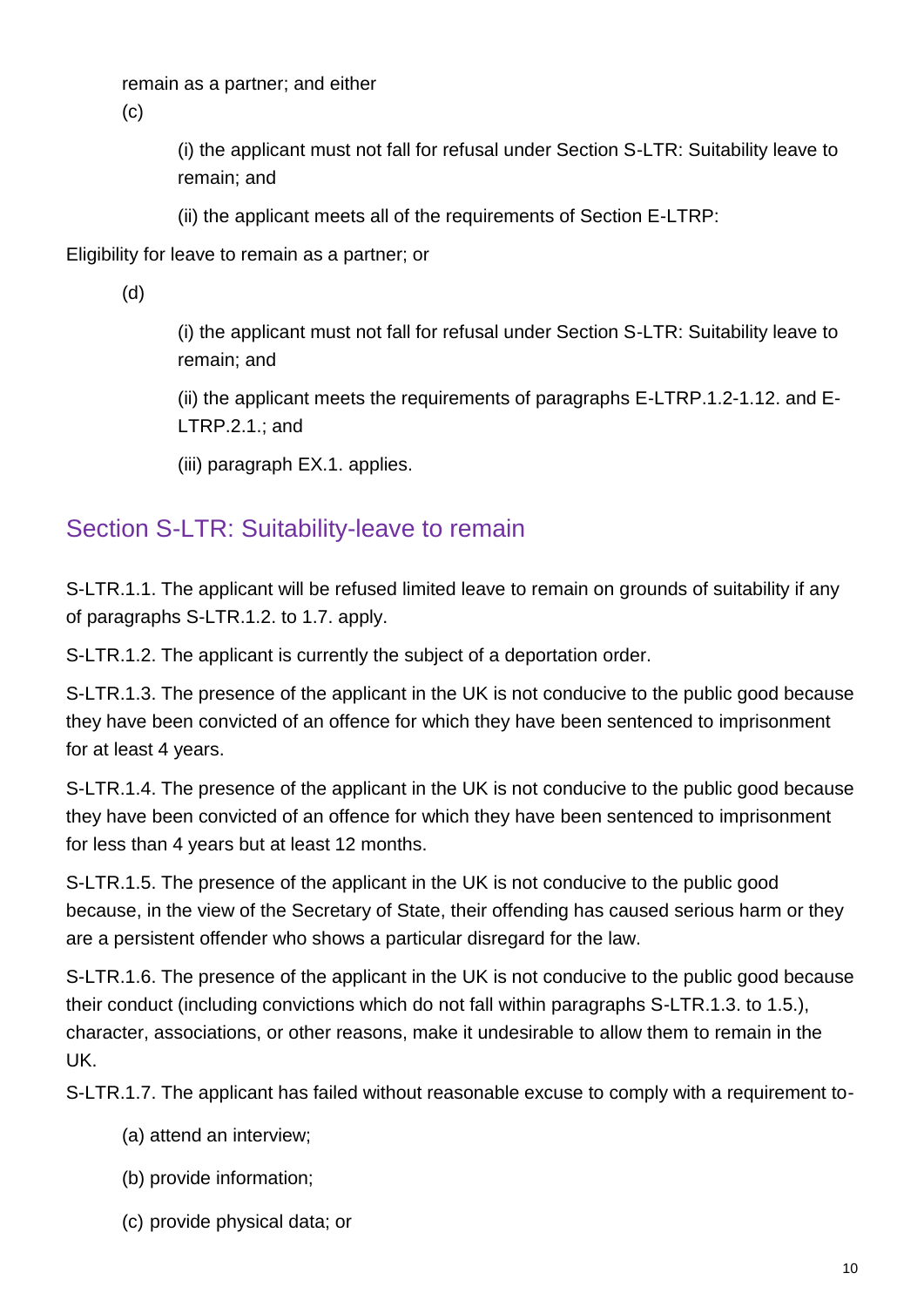(d) undergo a medical examination or provide a medical report.

S-LTR.2.1. The applicant will normally be refused on grounds of suitability if any of paragraphs S-LTR.2.2. to 2.4. apply.

S-LTR.2.2. Whether or not to the applicant's knowledge –

- (a) false information, representations or documents have been submitted in relation to the application (including false information submitted to any person to obtain a document used in support of the application); or
- (b) there has been a failure to disclose material facts in relation to the application.

S-LTR.2.3. One or more relevant NHS body has notified the Secretary of State that the applicant has failed to pay charges in accordance with the relevant NHS regulations on charges to overseas visitors and the outstanding charges have a total value of at least £1000.

S-LTR.2.4. A maintenance and accommodation undertaking has been requested under paragraph 35 of these Rules and has not been provided.

S-LTR.3.1. When considering whether the presence of the applicant in the UK is not conducive to the public good any legal or practical reasons why the applicant cannot presently be removed from the UK must be ignored.

# Section E-LTRP: Eligibility for limited leave to remain as a partner

E-LTRP.1.1. To qualify for limited leave to remain as a partner all of the requirements of paragraphs E-LTRP.1.2. to 4.2. must be met.

# Relationship requirements

E-LTRP.1.2. The applicant's partner must be-

- (a) a British Citizen in the UK;
- (b) present and settled in the UK; or
- (c) in the UK with refugee leave or as a person with humanitarian protection.

E-LTRP.1.3. The applicant must be aged 18 or over at the date of application.

E-LTRP.1.4. The partner must be aged 18 or over at the date of application.

E-LTRP.1.5. The applicant and their partner must not be within the prohibited degree of relationship.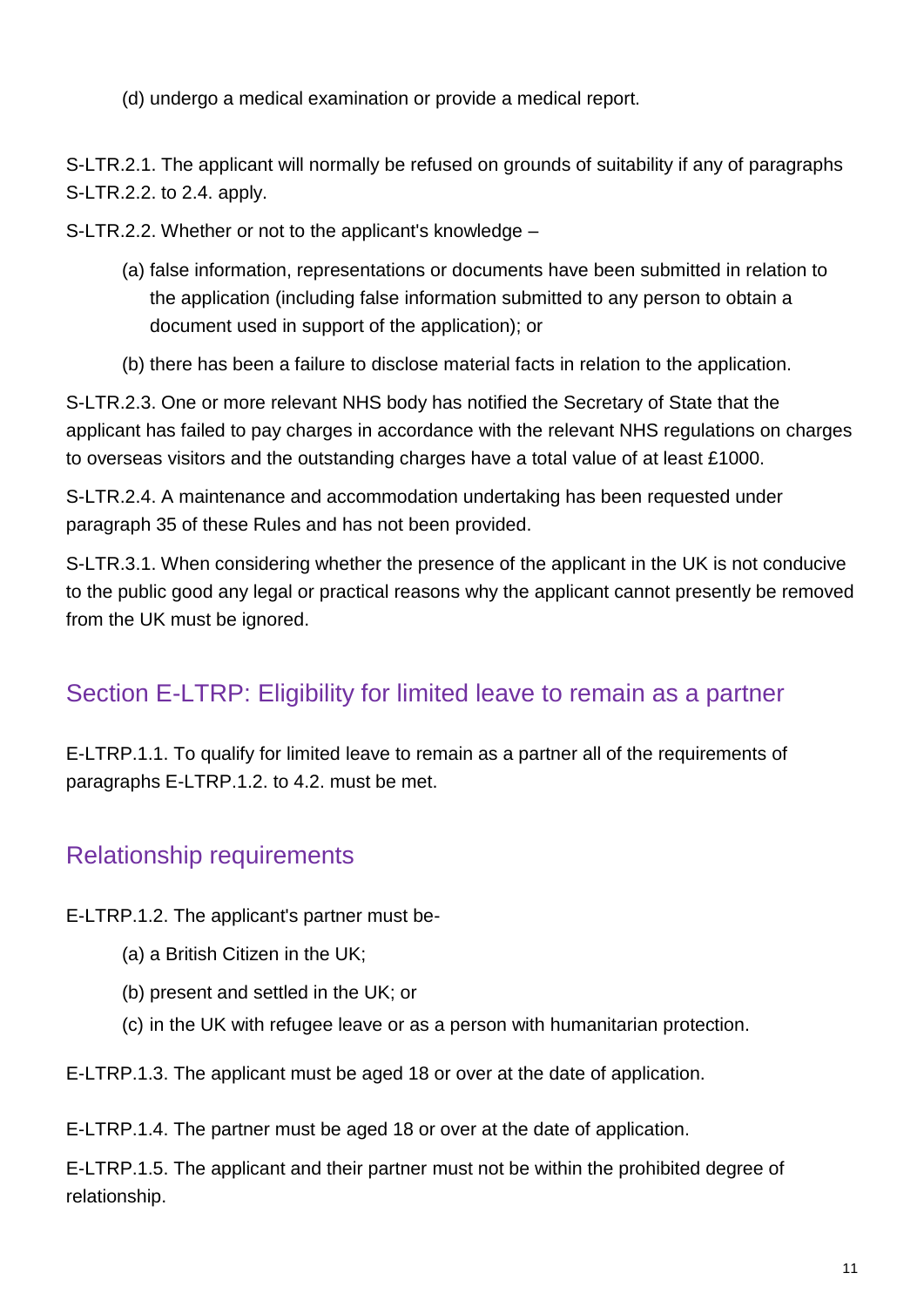E-LTRP.1.6. The applicant and their partner must have met in person.

E-LTRP.1.7. The relationship between the applicant and their partner must be genuine and subsisting.

E-LTRP.1.8. If the applicant and partner are married or in a civil partnership it must be a valid marriage or civil partnership, as specified.

E-LTRP.1.9. Any previous relationship of the applicant or their partner must have broken down permanently, unless it is a relationship which falls within paragraph 278(i) of these Rules.

E-LTRP.1.10. The applicant and their partner must intend to live together permanently in the UK and, in any application for further leave to remain as a partner (except where the applicant is in the UK as a fiancé(e) or proposed civil partner) and in any application for indefinite leave to remain as a partner, the applicant must provide evidence that, since entry clearance as a partner was granted under paragraph D-ECP1.1. or since the last grant of limited leave to remain as a partner, the applicant and their partner have lived together in the UK or there is good reason, consistent with a continuing intention to live together permanently in the UK, for any period in which they have not done so.

E-LTRP.1.11. If the applicant is in the UK with leave as a fiancé(e) or proposed civil partner and the marriage or civil partnership did not take place during that period of leave, there must be good reason why and evidence that it will take place within the next 6 months.

E-LTRP.1.12. The applicant's partner cannot be the applicant's fiancé(e) or proposed civil partner, unless the applicant was granted entry clearance as that person's fiancé(e) or proposed civil partner.

# Immigration status requirements

E-LTRP.2.1. The applicant must not be in the UK-

- (a) as a visitor; or
- (b) with valid leave granted for a period of 6 months or less, unless that leave is as a fiancé(e) or proposed civil partner, or was granted pending the outcome of family court or divorce proceedings

E-LTRP.2.2. The applicant must not be in the UK –

(a) on temporary admission or temporary release, unless paragraph EX.1. applies; or

(b) in breach of immigration laws (disregarding any period of overstaying for a period of 28 days or less), unless paragraph EX.1. applies.

# Financial requirements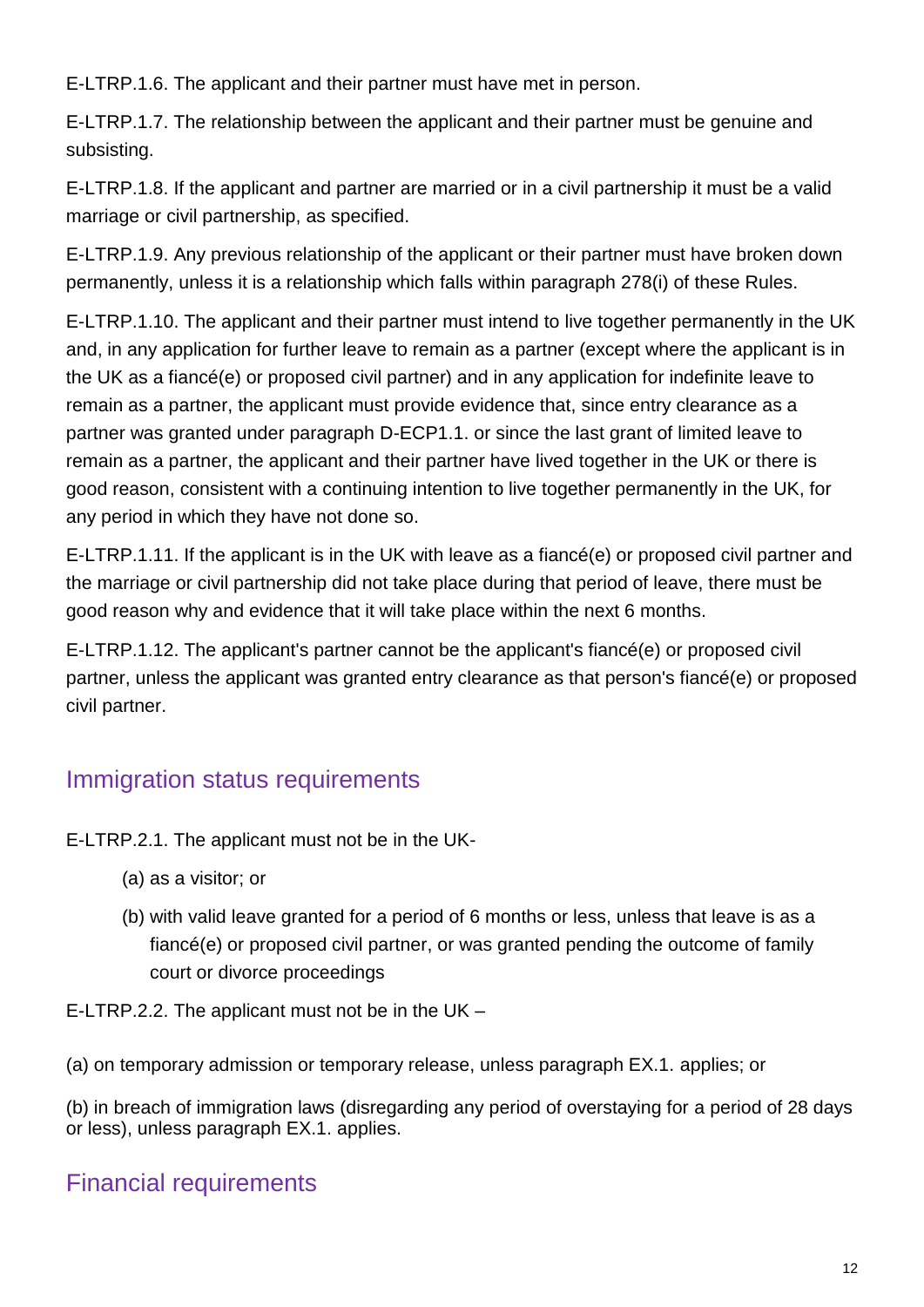E-LTRP.3.1. The applicant must provide specified evidence, from the sources listed in paragraph E-LTRP.3.2., of-

(a) a specified gross annual income of at least-

- (i) £18,600;
- (ii) an additional £3,800 for the first child; and
- (iii) an additional £2,400 for each additional child; alone or in combination with
- (b) specified savings of-
	- (i) £16,000; and

(ii) additional savings of an amount equivalent to 2.5 times the amount which is the difference between the gross annual income from the sources listed in paragraph E-LTRP.3.2.(a)-(f) and the total amount required under paragraph E-LTRP.3.1.(a); or

(c) the requirements in paragraph E-LTRP.3.3.being met, unless paragraph EX.1. applies.

In this paragraph "child" means a dependent child of the applicant who is-

- (a) under the age of 18 years, or who was under the age of 18 years when they were first granted entry under this route;
- (b) applying for entry clearance or is in the UK as a dependant of the applicant;
- (c) not a British Citizen or settled in the UK; and
- (d) not an EEA national with a right to remain in the UK under the Immigration (EEA) Regulations 2006.

E-LTRP.3.2. When determining whether the financial requirement in paragraph ELTRP.

3.1. is met only the following sources may be taken into account-

(a) income of the partner from specified employment or self-employment;

(b) income of the applicant from specified employment or self-employment unless they are working illegally;

(c) specified pension income of the applicant and partner;

(d) any specified maternity allowance or bereavement benefit received by the applicant and partner in the UK or any specified payment relating to service in HM Forces received by the applicant or partner;

(e) other specified income of the applicant and partner;

(f) income from the sources at (b), (d) or (e) of a dependent child of the applicant under paragraph E-LTRP.3.1. who is aged 18 years or over; and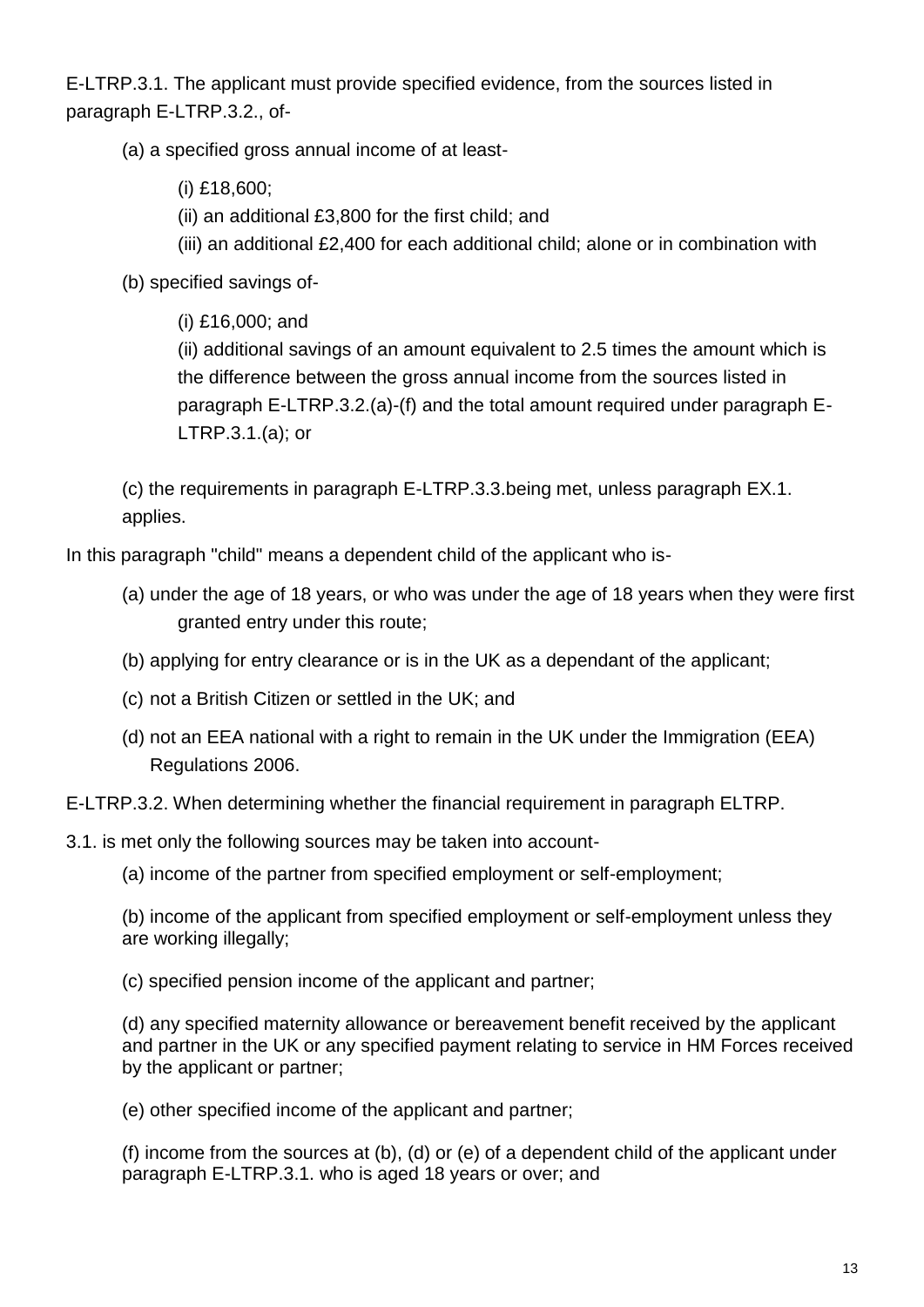(g) specified savings of the applicant, partner and a dependent child of the applicant under paragraph E-LTRP.3.1. who is aged 18 years or over.

E-LTRP.3.3. The requirements to meet this paragraph are-

- (a) the applicant's partner must be receiving one or more of the following
	- (i) disability living allowance;
	- (ii) severe disablement allowance;
	- (iii) industrial injury disablement benefit;
	- (iv) attendance allowance;
	- (v) carer's allowance;
	- (vi) personal independence payment;
	- (vii) Armed Forces Independence Payment or Guaranteed Income Payment under the Armed Forces Compensation Scheme; or
	- (viii) Constant Attendance Allowance, Mobility Supplement or War Disablement Pension under the War Pensions Scheme; and.

(b) the applicant must provide evidence that their partner is able to maintain and accommodate themselves, the applicant and any dependants adequately in the UK without recourse to public funds.

E-LTRP.3.4. The applicant must provide evidence that there will be adequate accommodation, without recourse to public funds, for the family, including other family members who are not included in the application but who live in the same household, which the family own or occupy exclusively, unless paragraph EX.1. applies: accommodation will not be regarded as adequate if-

- (a) it is, or will be, overcrowded; or
- (b) it contravenes public health regulations.

# English language requirement

E-LTRP.4.1. If the applicant has not met the requirement in a previous application for leave as a partner or parent, the applicant must provide specified evidence that they-

- (a) are a national of a majority English speaking country listed in paragraph GEN.1.6.;
- (b) have passed an English language test in speaking and listening at a minimum of level A1 of the Common European Framework of Reference for Languages with a provider approved by the Secretary of State;
- (c) have an academic qualification recognised by UK NARIC to be equivalent to the standard of a Bachelor's or Master's degree or PhD in the UK, which was taught in English; or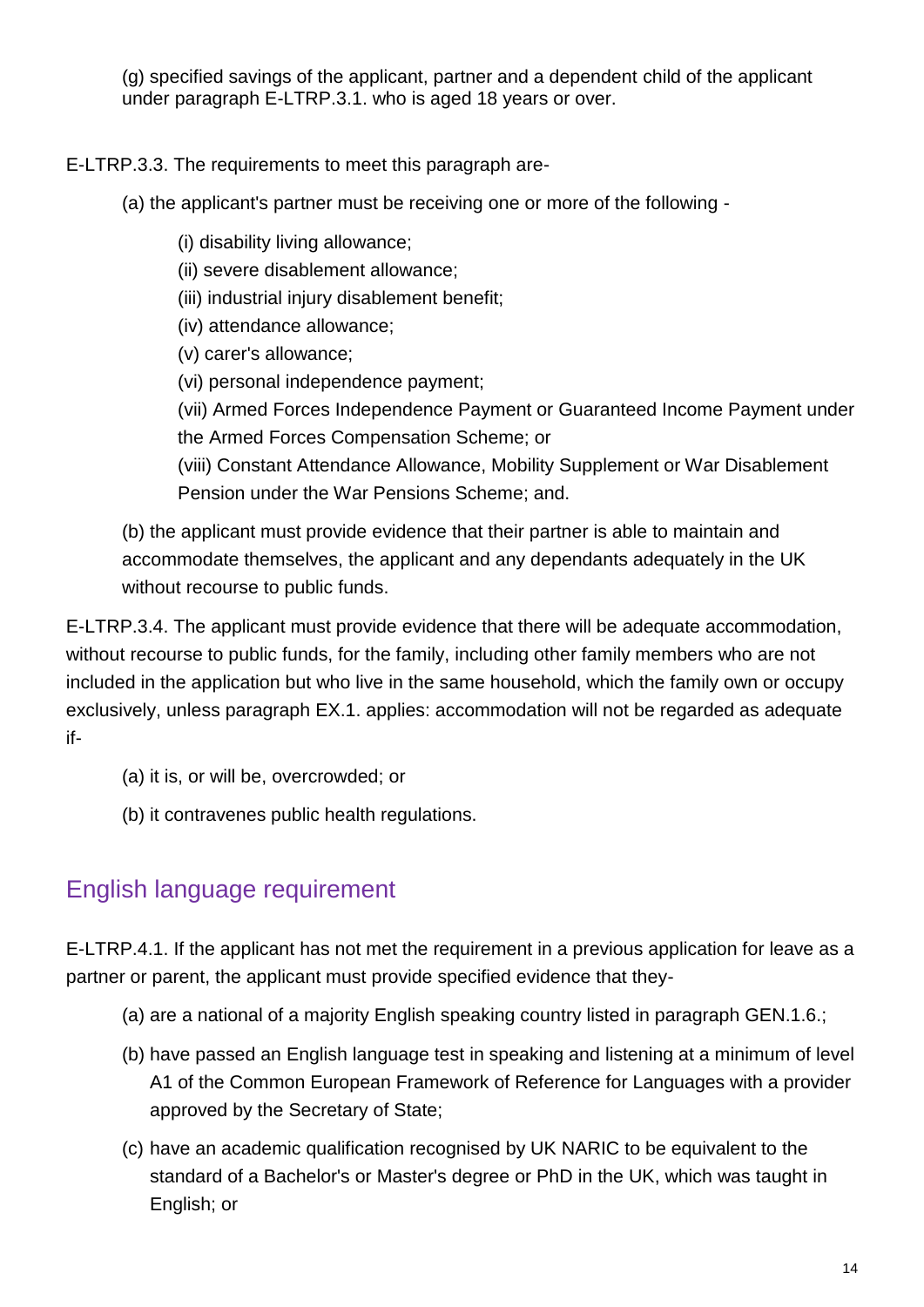(d) are exempt from the English language requirement under paragraph E-LTRP.4.2.; unless paragraph EX.1. applies.

E-LTRP.4.2. The applicant is exempt from the English language requirement if at the date of application-

- (a) the applicant is aged 65 or over;
- (b) the applicant has a disability (physical or mental condition) which prevents the applicant from meeting the requirement; or
- (c) there are exceptional circumstances which prevent the applicant from being able to meet the requirement.

# Section D-LTRP: Decision on application for limited leave to remain as a partner

D-LTRP.1.1. If the applicant meets the requirements in paragraph R-LTRP.1.1.(a) to (c) for limited leave to remain as a partner the applicant will be granted limited leave to remain for a period not exceeding 30 months, and subject to a condition of no recourse to public funds, and they will be eligible to apply for settlement after a continuous period of at least 60 months with such leave or in the UK with entry clearance as a partner under paragraph D-ECP1.1. (excluding in all cases any period of entry clearance or limited leave as a fiance(e) or proposed civil partner); or, if paragraph E-LTRP.1.11. applies, the applicant will be granted limited leave for a period not exceeding 6 months and subject to a condition of no recourse to public funds and a prohibition on employment.

D-LTRP.1.2. If the applicant meets the requirements in paragraph R-LTRP.1.1.(a), (b) and (d) for limited leave to remain as a partner they will be granted leave to remain for a period not exceeding 30 months and subject to a condition of no recourse to public funds unless the Secretary of State considers that the person should not be subject to such a condition, and they will be eligible to apply for settlement after a continuous period of at least 120 months with such leave, with limited leave as a partner under paragraph D-LTRP.1.1., or in the UK with entry clearance as a partner under paragraph D-ECP1.1. (excluding in all cases any period of entry clearance or limited leave as a fiancé(e) or proposed civil partner), or, if paragraph E-LTRP.1.11. applies, the applicant will be granted limited leave for a period not exceeding 6 months and subject to a condition of no recourse to public funds and a prohibition on employment.

D-LTRP.1.3. If the applicant does not meet the requirements for limited leave to remain as a partner the application will be refused.

# Section R-ILRP: Requirements for indefinite leave to remain (settlement) as a partner

R-ILRP.1.1. The requirements to be met for indefinite leave to remain as a partner are that-

(a) the applicant and their partner must be in the UK;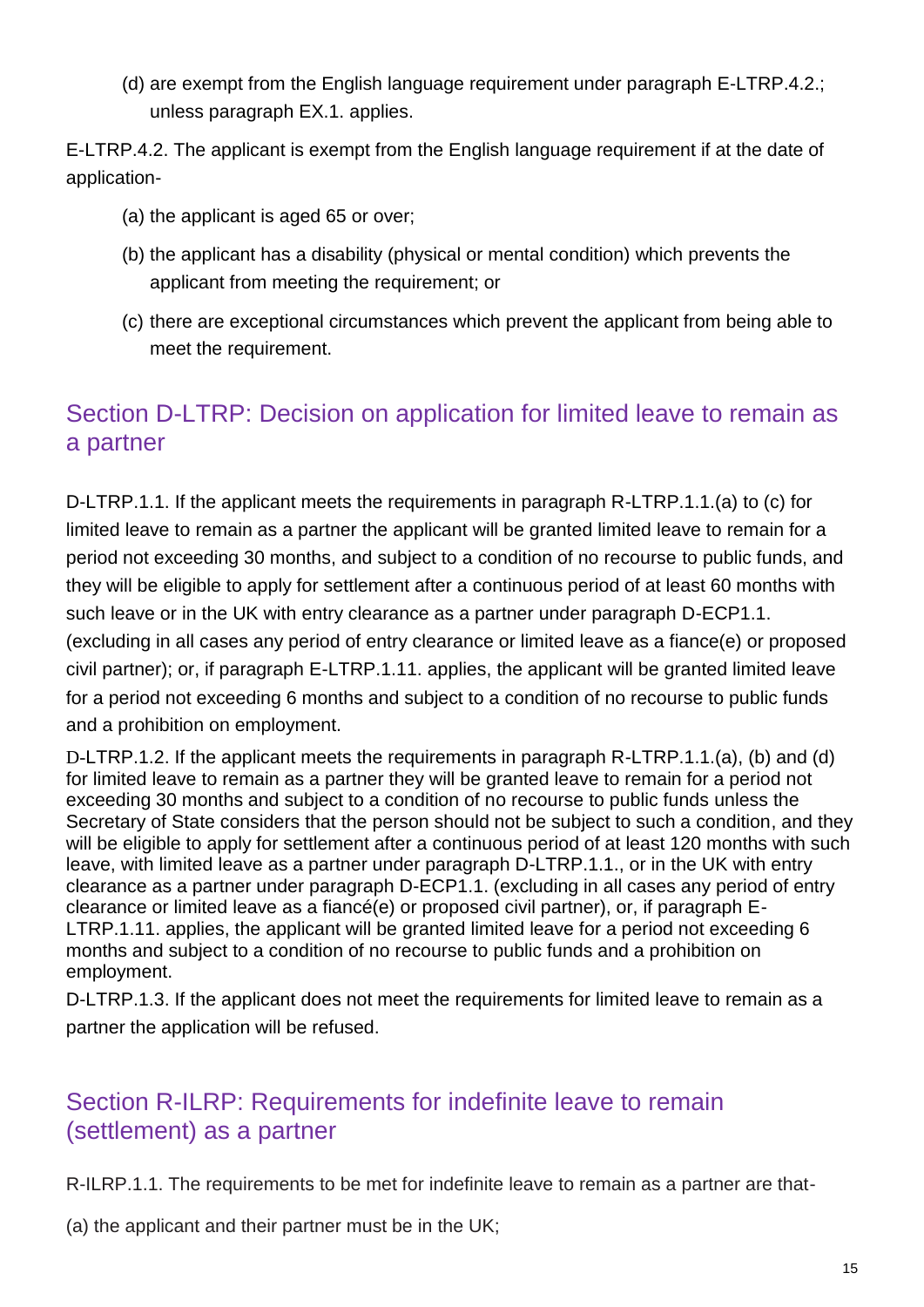(b) the applicant must have made a valid application for indefinite leave to remain as a partner;

(c) the applicant must not fall for refusal under any of the grounds in Section S-ILR: Suitability for indefinite leave to remain;

(d) the applicant:

(i) must meet all of the requirements of Section E-LTRP: Eligibility for leave to remain as a partner (but in applying paragraph E-LTRP.3.1.(b)(ii) delete the words "2.5 times"); or

(ii) must meet the requirements of paragraphs E-LTRP.1.2.-1.12. and E-LTRP.2.1. and paragraph EX.1. applies; and

(e) the applicant must meet all of the requirements of Section E-ILRP: Eligibility for indefinite leave to remain as a partner.

# Section S-ILR: Suitability for indefinite leave to remain

S-ILR.1.1. The applicant will be refused indefinite leave to remain on grounds of suitability if any of paragraphs S-ILR.1.2. to 1.9. apply.

S-ILR.1.2. The applicant is currently the subject of a deportation order.

S-ILR.1.3. The presence of the applicant in the UK is not conducive to the public good because they have been convicted of an offence for which they have been sentenced to imprisonment for at least 4 years.

S-ILR.1.4. The presence of the applicant in the UK is not conducive to the public good because they have been convicted of an offence for which they have been sentenced to imprisonment for less than 4 years but at least 12 months, unless a period of 15 years has passed since the end of the sentence.

S-ILR.1.5. The presence of the applicant in the UK is not conducive to the public good because they have been convicted of an offence for which they have been sentenced to imprisonment for less than 12 months, unless a period of 7 years has passed since the end of the sentence.

S-ILR.1.6. The applicant has, within the 24 months prior to the date on which the application is decided, been convicted of or admitted an offence for which they received a non-custodial sentence or other out of court disposal that is recorded on their criminal record.

S-ILR.1.7. The presence of the applicant in the UK is not conducive to the public good because, in the view of the Secretary of State, their offending has caused serious harm or they are a persistent offender who shows a particular disregard for the law.

S-ILR.1.8. The presence of the applicant in the UK is not conducive to the public good because their conduct (including convictions which do not fall within paragraphs S-ILR.1.3. to 1.6.),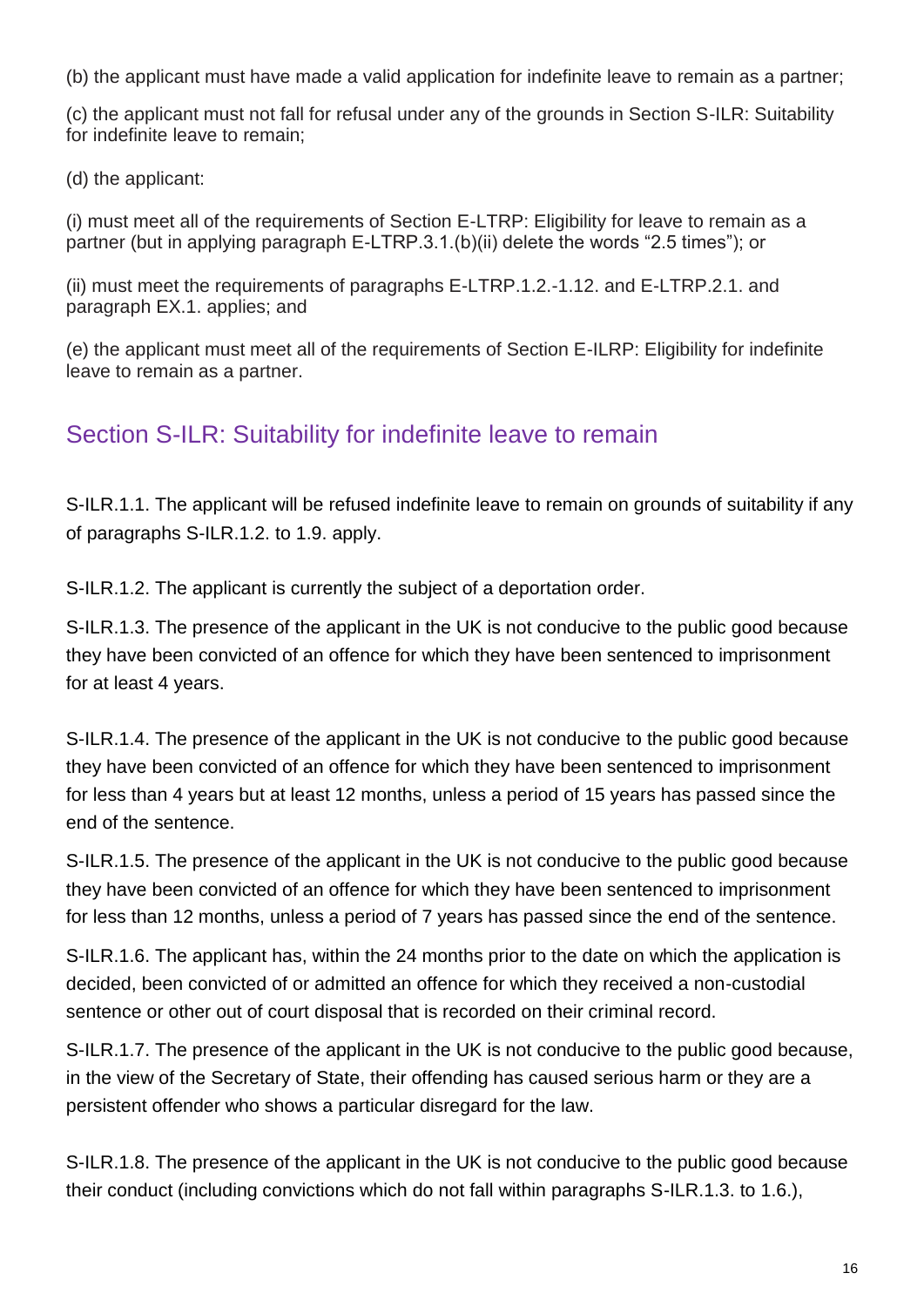character, associations, or other reasons, make it undesirable to allow them to remain in the UK.

S-ILR.1.9. The applicant has failed without reasonable excuse to comply with a requirement to-

- (a) attend an interview;
- (b) provide information;
- (c) provide physical data; or
- (d) undergo a medical examination or provide a medical report.

S-ILR.2.1. The applicant will normally be refused on grounds of suitability if any of paragraphs S-ILR.2.2. to 2.4. apply.

S-ILR.2.2. Whether or not to the applicant's knowledge –

- (a) false information, representations or documents have been submitted in relation to the application (including false information submitted to any person to obtain a document used in support of the application); or
- (b) there has been a failure to disclose material facts in relation to the application.

S-ILR.2.3. One or more relevant NHS body has notified the Secretary of State that the applicant has failed to pay charges in accordance with the relevant NHS regulations on charges to overseas visitors and the outstanding charges have a total value of at least £1000.

S-ILR.2.4. A maintenance and accommodation undertaking has been requested under paragraph 35 of these Rules and has not been provided.

S-ILR.3.1. When considering whether the presence of the applicant in the UK is not conducive to the public good, any legal or practical reasons why the applicant cannot presently be removed from the UK must be ignored.

# Section E-ILRP: Eligibility for indefinite leave to remain as a partner

E-ILRP.1.1. To meet the eligibility requirements for indefinite leave to remain as a partner all of the requirements of paragraphs E-ILRP.1.2. to 1.6. must be met.

E-ILRP.1.2. The applicant must be in the UK with valid leave to remain as a partner (disregarding any period of overstaying for a period of 28 days or less).

E-ILRP.1.3. The applicant must have completed a continuous period of at least 60 months with limited leave as a partner under paragraph R-LTRP.1.1.(a) to (c) or in the UK with entry clearance as a partner under paragraph D-ECP.1.1.; or a continuous period of at least 120 months with limited leave as a partner under paragraph R-LTR.P.1.1(a), (b) and (d) or in the UK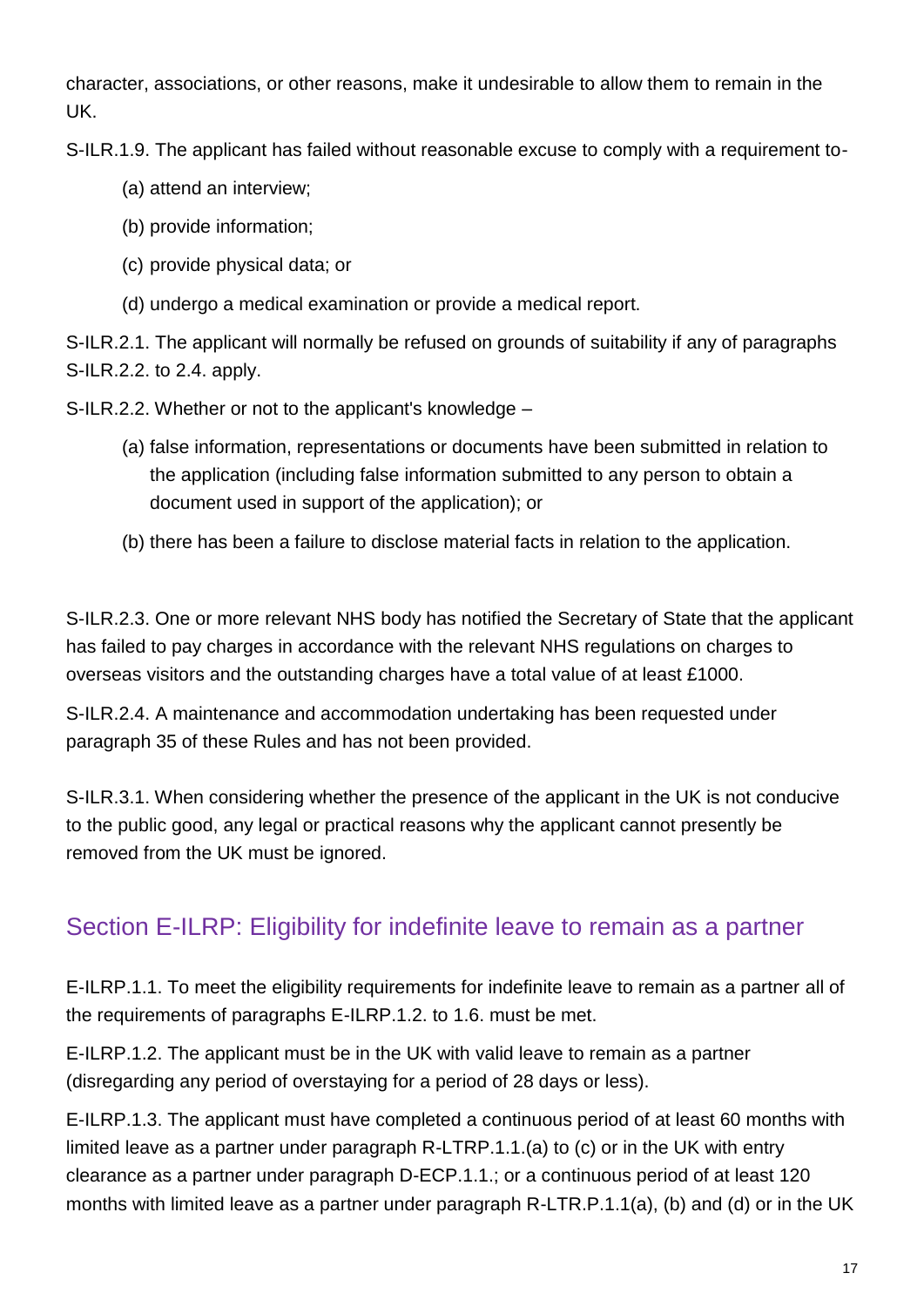with entry clearance as a partner under paragraph D-ECP.1.1.; or a continuous period of at least 120 months with limited leave as a partner under a combination of these paragraphs, excluding in all cases any period of entry clearance or limited leave as a fiancé(e) or proposed civil partner.

E-ILRP.1.4. In calculating the periods under paragraph E-ILRP.1.3. only the periods when the applicant's partner is the same person as the applicant's partner for the previous period of limited leave shall be taken into account.

E-ILRP.1.5. In calculating the periods under paragraph E-ILRP.1.3. the words "in the UK" in that paragraph shall not apply to any period(s) to which the evidence in paragraph 26A of Appendix FM-SE applies.

E-ILRP.1.6. The applicant must have demonstrated sufficient knowledge of the English language and sufficient knowledge about life in the United Kingdom in accordance with the requirements of Appendix KoLL of these Rules.

# Section D-ILRP: Decision on application for indefinite leave to remain as a partner

D-ILRP.1.1. If the applicant meets all of the requirements for indefinite leave to remain as a partner the applicant will be granted indefinite leave to remain.

D-ILRP.1.2. If the applicant does not meet the requirements for indefinite leave to remain as a partner only for one or both of the following reasons-

- (a) paragraph S-ILR.1.5. or S-ILR.1.6. applies;
- (b) the applicant has not demonstrated sufficient knowledge of the English language or about life in the United Kingdom in accordance with Appendix KoLL,

the applicant will be granted further limited leave to remain as a partner for a period not exceeding 30 months, and subject to a condition of no recourse to public funds.

D-ILRP.1.3. If the applicant does not meet all the eligibility requirements for indefinite leave to remain as a partner, and does not qualify for further limited leave to remain as a partner under paragraph DILRP. 1.2., the application will be refused, unless the applicant meets the requirements in paragraph R-LTRP.1.1.(a), (b) and (d) for limited leave to remain as a partner. Where they do, the applicant will be granted further limited leave to remain as a partner for a period not exceeding 30 months under paragraph D-LTRP.1.2. and subject to a condition of no recourse to public funds unless the Secretary of State considers that the person should not be subject to such a condition.

#### [Back to top](#page-1-1)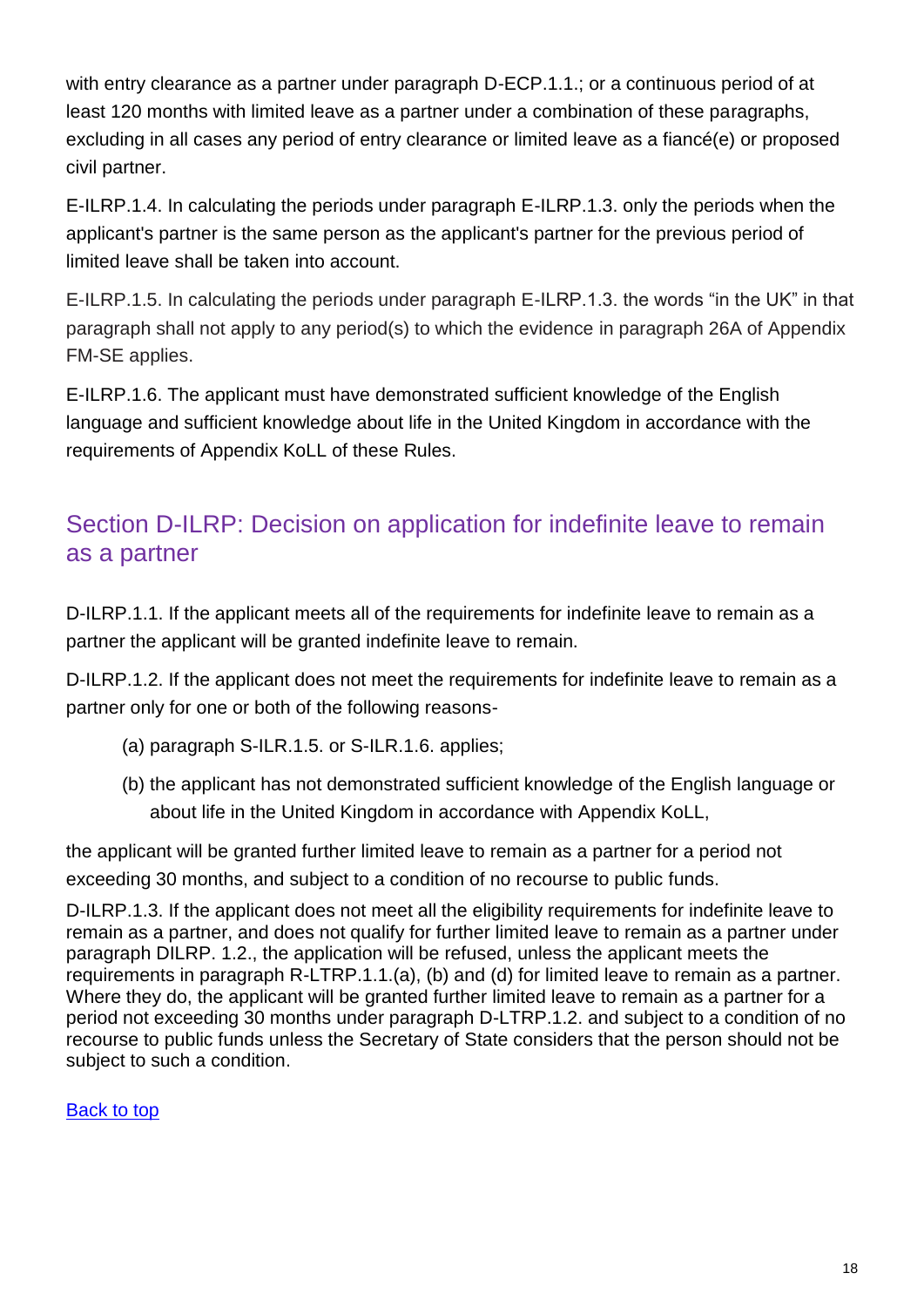#### <span id="page-18-0"></span>**Section EX: Exceptions to certain eligibility requirements for leave to remain as a partner or parent**

EX.1. This paragraph applies if

(a)

(i) the applicant has a genuine and subsisting parental relationship with a child who-

(aa) is under the age of 18 years, or was under the age of 18 years when the applicant was first granted leave on the basis that this paragraph applied;

(bb) is in the UK;

(cc) is a British Citizen or has lived in the UK continuously for at least the 7 years immediately preceding the date of application ;and

(ii) it would not be reasonable to expect the child to leave the UK; or

(b) the applicant has a genuine and subsisting relationship with a partner who is in the UK and is a British Citizen, settled in the UK or in the UK with refugee leave or humanitarian protection, and there are insurmountable obstacles to family life with that partner continuing outside the UK.

EX.2. For the purposes of paragraph EX.1.(b) "insurmountable obstacles" means the very significant difficulties which would be faced by the applicant or their partner in continuing their family life together outside the UK and which could not be overcome or would entail very serious hardship for the applicant or their partner.

[Back to top](#page-1-1)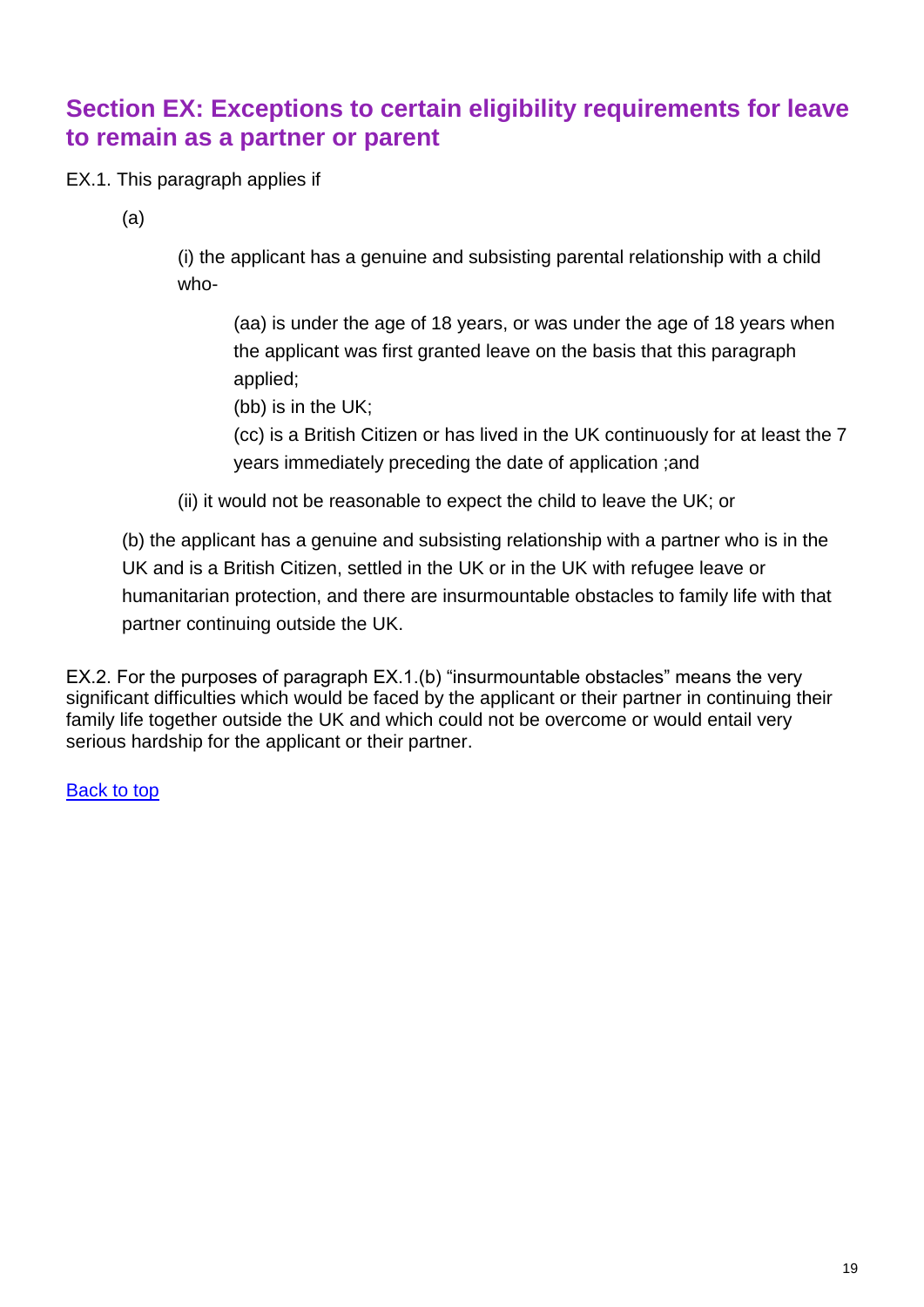# <span id="page-19-0"></span>**Bereaved partner**

#### Section BPILR: Indefinite leave to remain (settlement) as a bereaved partner

BPILR.1.1. The requirements to be met for indefinite leave to remain in the UK as a bereaved partner are that-

- (a) the applicant must be in the UK;
- (b) the applicant must have made a valid application for indefinite leave to remain as a bereaved partner;
- (c) the applicant must not fall for refusal under any of the grounds in Section S-ILR: Suitability-indefinite leave to remain; and
- (d) the applicant must meet all of the requirements of Section E-BPILR:

Eligibility for indefinite leave to remain as a bereaved partner.

# Section E-BPILR: Eligibility for indefinite leave to remain as a bereaved partner

E-BPILR.1.1. To meet the eligibility requirements for indefinite leave to remain as a bereaved partner all of the requirements of paragraphs E-BPILR1.2. to 1.4. must be met.

E-BPILR.1.2. The applicant's last grant of limited leave must have been as-

- (a) a partner (other than a fiancé(e) or proposed civil partner) of a British Citizen or a person settled in the UK; or
- (b) a bereaved partner.

E-BPILR.1.3. The person who was the applicant's partner at the time of the last grant of limited leave as a partner must have died.

E-BPILR.1.4. At the time of the partner's death the relationship between the applicant and the partner must have been genuine and subsisting and each of the parties must have intended to live permanently with the other in the UK.

# Section D-BPILR: Decision on application for indefinite leave to remain as a bereaved partner

D-BPILR.1.1. If the applicant meets all of the requirements for indefinite leave to remain as a bereaved partner the applicant will be granted indefinite leave to remain.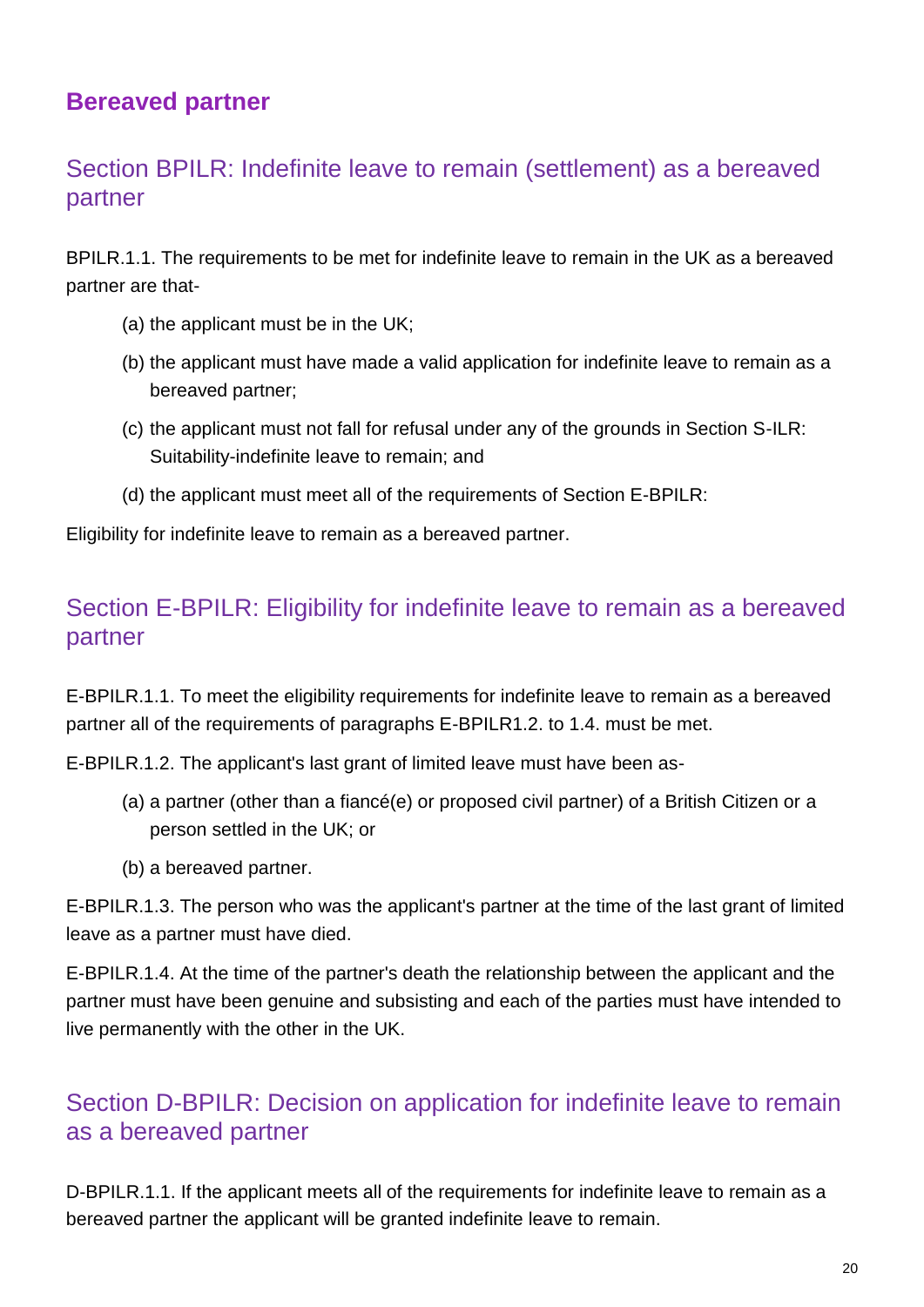D-BPILR.1.2. If the applicant does not meet the requirements for indefinite leave to remain as a bereaved partner only because paragraph S-ILR.1.5. or S-ILR.1.6. applies, the applicant will be granted further limited leave to remain for a period not exceeding 30 months, and subject to a condition of no recourse to public funds.

D-BPILR.1.3. If the applicant does not meet the requirements for indefinite leave to remain as a bereaved partner, or limited leave to remain as a bereaved partner under paragraph D-BPILR.1.2., the application will be refused.

**[Back to top](#page-1-1)**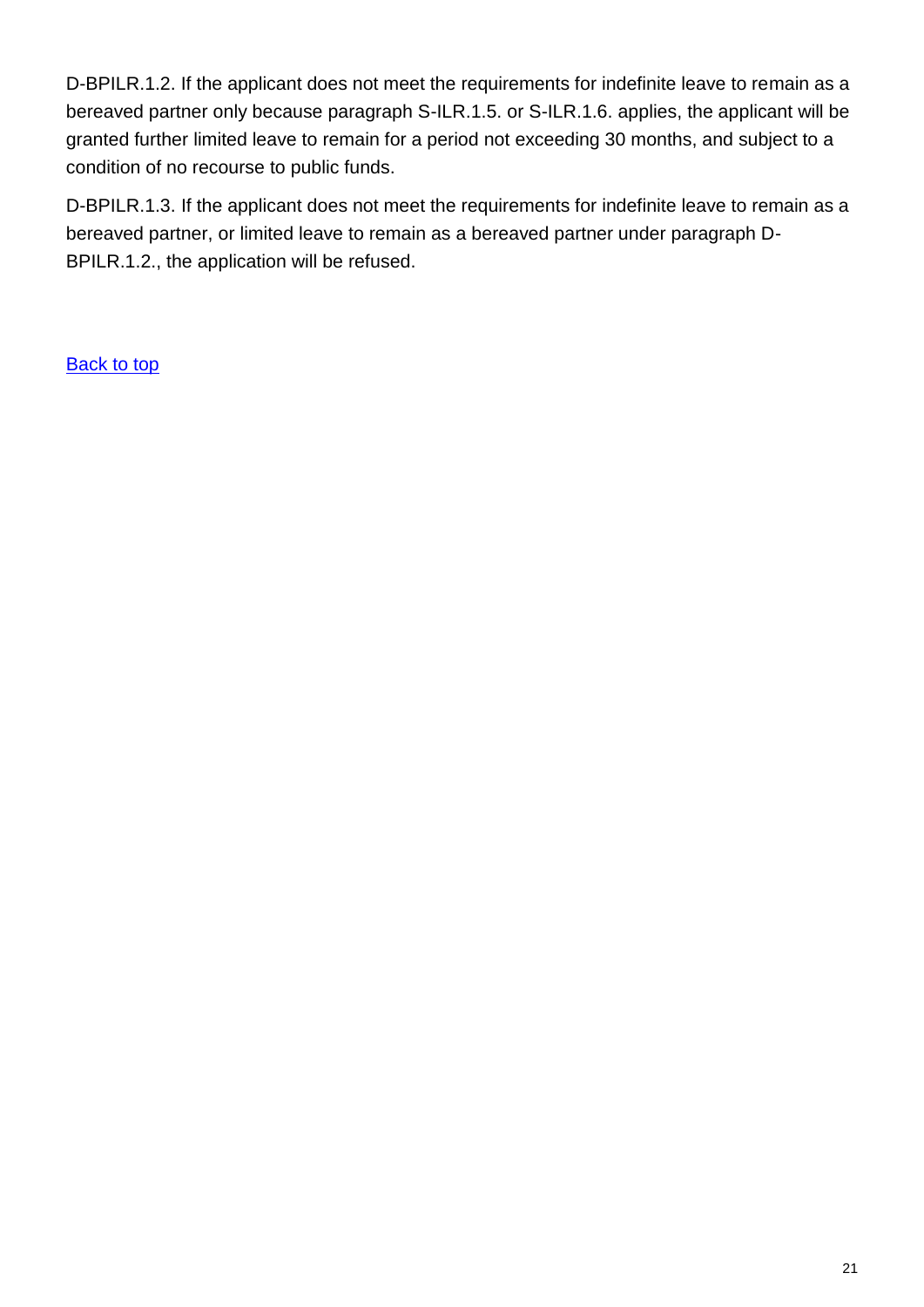# <span id="page-21-0"></span>**Victim of domestic violence**

#### Section DVILR: Indefinite leave to remain (settlement) as a victim of domestic violence

DVILR.1.1. The requirements to be met for indefinite leave to remain in the UK as a victim of domestic violence are that-

- (a) the applicant must be in the UK;
- (b) the applicant must have made a valid application for indefinite leave to remain as a victim of domestic violence;
- (c) the applicant must not fall for refusal under any of the grounds in Section S-ILR: Suitability-indefinite leave to remain; and
- (d) the applicant must meet all of the requirements of Section E-DVILR: Eligibility for indefinite leave to remain as a victim of domestic violence.

#### **Section E-DVILR: Eligibility for indefinite leave to remain as a victim of domestic violence**

E-DVILR.1.1. To meet the eligibility requirements for indefinite leave to remain as a victim of domestic violence all of the requirements of paragraphs E-DVILR.1.2. and 1.3. must be met.

E-DVILR.1.2. The applicant's first grant of limited leave under this Appendix must have been as a partner (other than a fiancé(e) or proposed civil partner) of a British Citizen or a person settled in the UK under paragraph D-ECP.1.1., D-LTRP.1.1. or D-LTRP.1.2. of this Appendix and any subsequent grant of limited leave must have been:

- (a) granted as a partner (other than a fiancé(e) or proposed civil partner) of a British Citizen or a person settled in the UK under paragraph D-ECP.1.1., D-LTRP.1.1. or D-LTRP.1.2. of this Appendix; or
- (b) granted to enable access to public funds pending an application under DVILR and the preceding grant of leave was granted as a partner (other than a fiancé(e) or proposed civil partner) of a British Citizen or a person settled in the UK under paragraph D-ECP.1.1., D-LTRP.1.1. or D-LTRP.1.2. of this Appendix; or
- (c) granted under paragraph D-DVILR.1.2.

E-DVILR.1.3. The applicant must provide evidence that during the last period of limited leave as a partner of a British Citizen or a person settled in the UK under paragraph D-ECP.1.1., D-LTRP.1.1 or D-LTRP.1.2 of this Appendix the applicant's relationship with their partner broke down permanently as a result of domestic violence.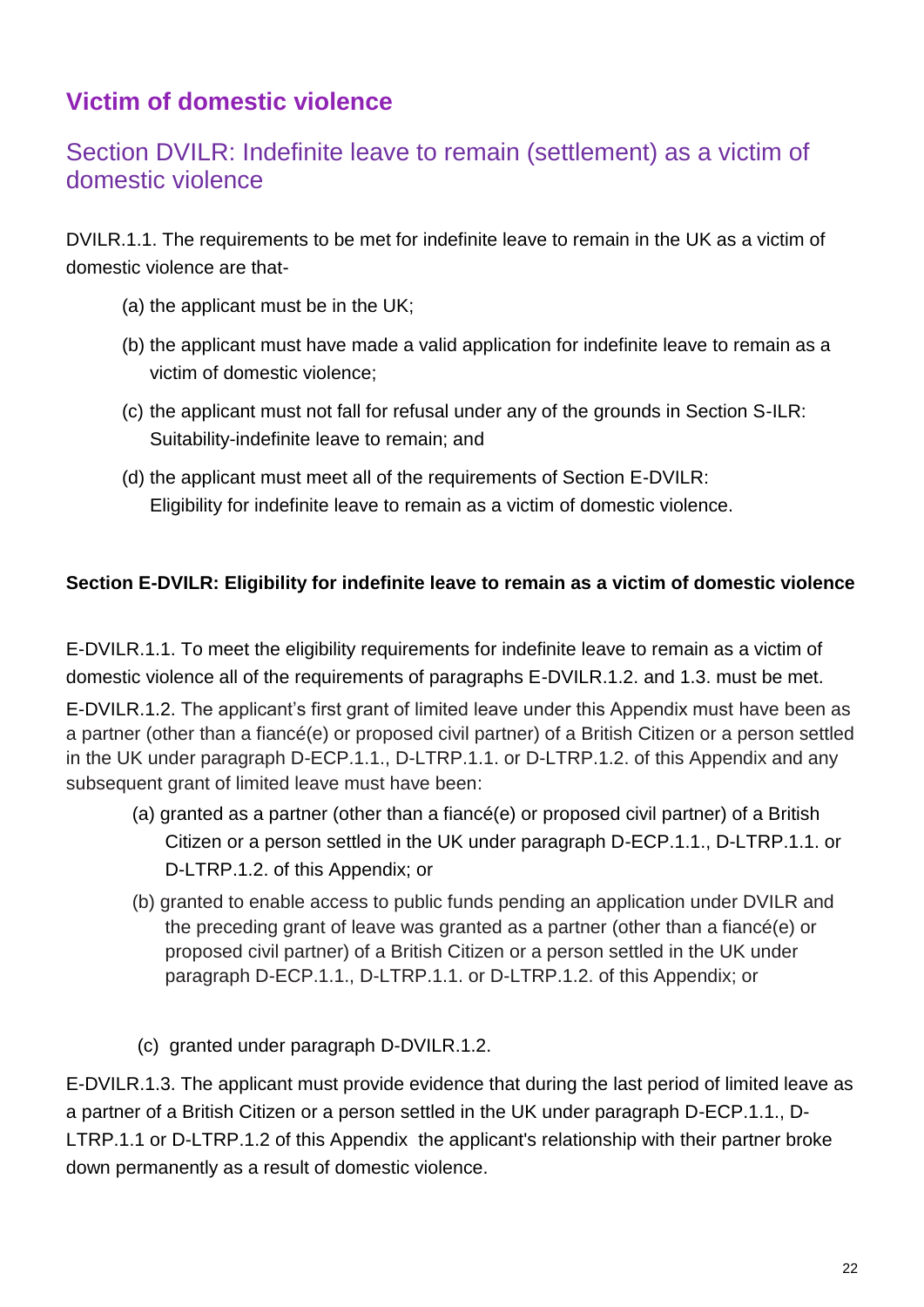# Section D-DVILR: Decision on application for indefinite leave to remain as a victim of domestic violence

D-DVILR.1.1. If the applicant meets all of the requirements for indefinite leave to remain as a victim of domestic violence the applicant will be granted indefinite leave to remain.

D-DVILR.1.2. If the applicant does not meet the requirements for indefinite leave to remain as a victim of domestic violence only because paragraph S-ILR.1.5. or S-ILR.1.6. applies, the applicant will be granted further limited leave to remain for a period not exceeding 30 months.

D-DVILR.1.3. If the applicant does not meet the requirements for indefinite leave to remain as a victim of domestic violence, or further limited leave to remain under paragraph D-DVILR.1.2. the application will be refused.

[Back to top](#page-1-1)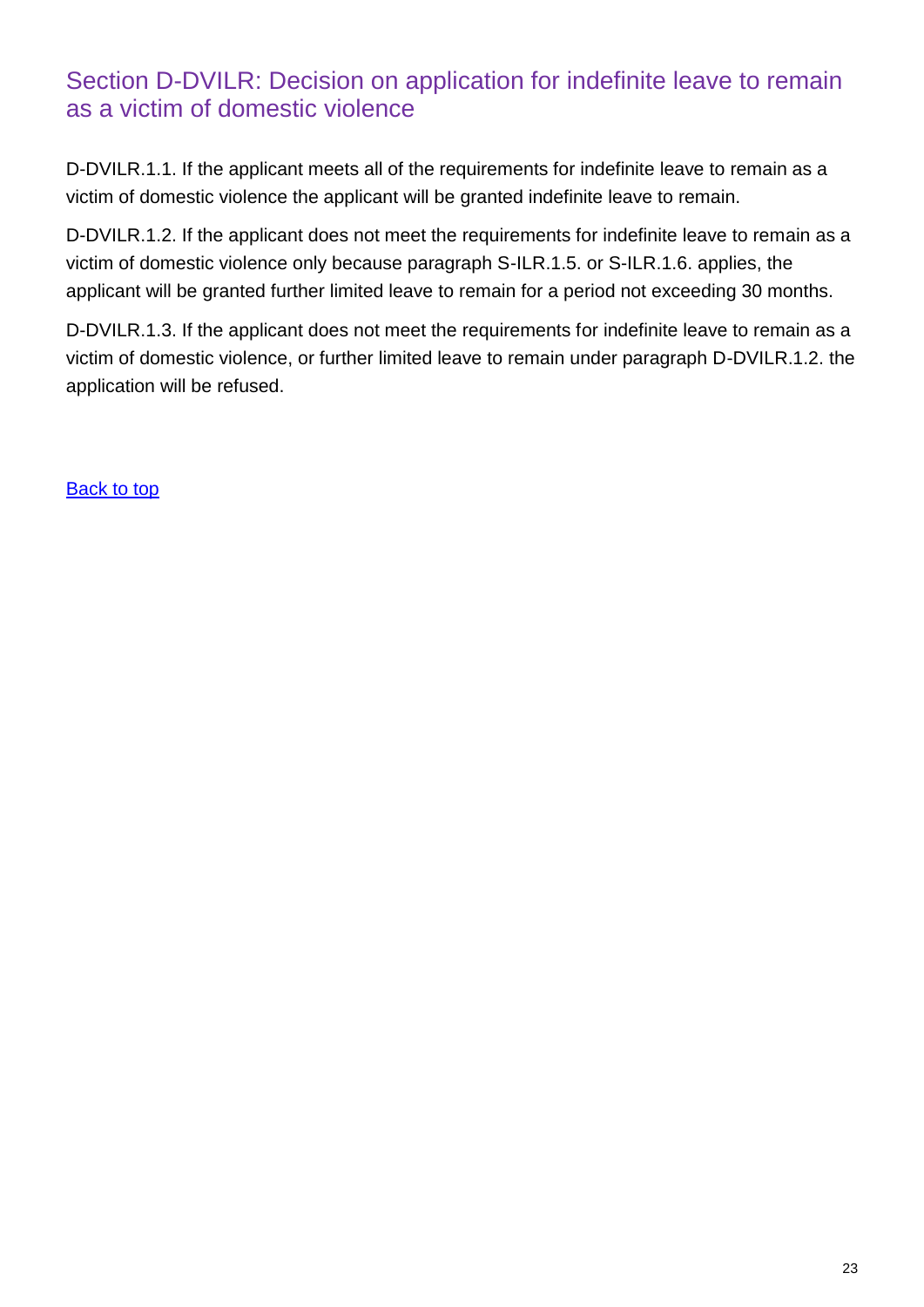#### <span id="page-23-0"></span>**Family life as a child of a person with limited leave as a partner or parent**

This route is for a child whose parent is applying for entry clearance or leave, or who has limited leave, as a partner or parent. For further provision on a child seeking to enter or remain in the UK for the purpose of their family life see Part 8 of these Rules.

# Section EC-C: Entry clearance as a child

EC-C.1.1. The requirements to be met for entry clearance as a child are that-

- (a) the applicant must be outside the UK;
- (b) the applicant must have made a valid application for entry clearance as a child;
- (c) the applicant must not fall for refusal under any of the grounds in Section S-EC: Suitability for entry clearance; and
- (d) the applicant must meet all of the requirements of Section E-ECC: Eligibility for entry clearance as a child.

#### Section E-ECC: Eligibility for entry clearance as a child

E-ECC.1.1. To meet the eligibility requirements for entry clearance as a child all of the requirements of paragraphs E-ECC.1.2. to 2.4. must be met.

#### Relationship requirements

- E-ECC.1.2. The applicant must be under the age of 18 at the date of application.
- E-ECC.1.3. The applicant must not be married or in a civil partnership.
- E-ECC.1.4. The applicant must not have formed an independent family unit.
- E-ECC.1.5. The applicant must not be leading an independent life.

E-ECC.1.6. One of the applicant's parents must be in the UK with limited leave to enter or remain, or be applying, or have applied, for entry clearance, as a partner or a parent under this Appendix (referred to in this section as the "applicant's parent"), and

(a) the applicant's parent's partner under Appendix FM is also a parent of the applicant;or

(b) the applicant's parent has had and continues to have sole responsibility for the child's upbringing; or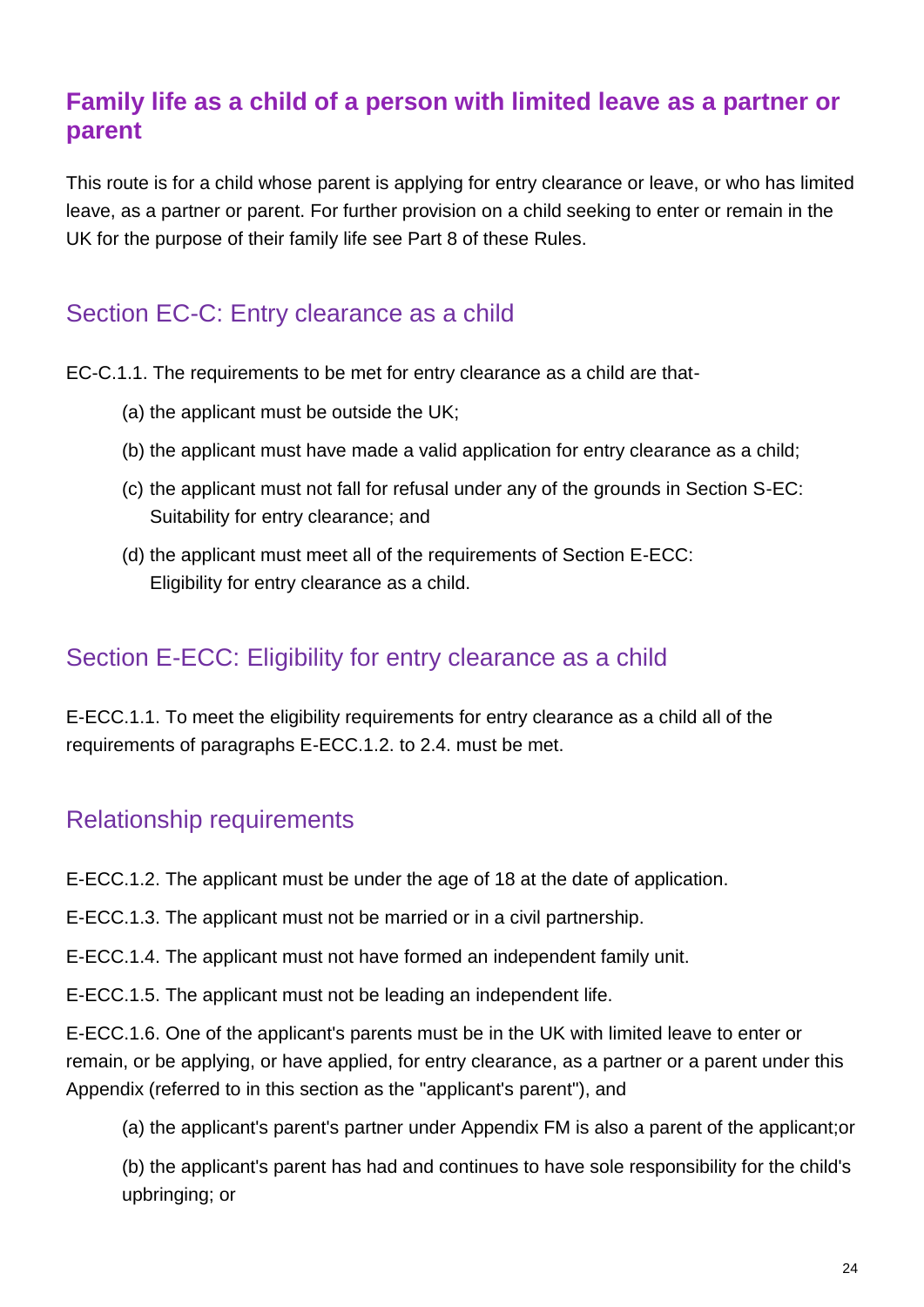(c) there are serious and compelling family or other considerations which make exclusion of the child undesirable and suitable arrangements have been made for the child's care.

#### Financial requirement

E-ECC.2.1. The applicant must provide specified evidence, from the sources listed in paragraph E-ECC.2.2., of-

- (a) a specified gross annual income of at least-
	- (i) £18,600;
	- (ii) an additional £3,800 for the first child; and
	- (iii) an additional £2,400 for each additional child; alone or in combination with
- (b) specified savings of
	- (i) £16,000; and

(ii) additional savings of an amount equivalent to 2.5 times the amount which is the difference between the gross annual income from the sources listed in paragraph E-ECC.2.2.(a)-(f) and the total amount required under paragraph E-ECC.2.1.(a); or

(c) the requirements in paragraph E-ECC.2.3. being met.

In this paragraph "child" means the applicant and any other dependent child of the applicant's parent who is -

- (a) under the age of 18 years, or who was under the age of 18 years when they were first granted entry under this route;
- (b) in the UK;
- (c) not a British Citizen or settled in the UK; and
- (d) not an EEA national with a right to remain in the UK under the Immigration (EEA) Regulations 2006.

E-ECC.2.2. When determining whether the financial requirement in paragraph EECC. 2.1. is met only the following sources may be taken into account-

- (a) income of the applicant's parent's partner from specified employment or selfemployment, which, in respect of an applicant's parent's partner returning to the UK with the applicant, can include specified employment or self-employment overseas and in the UK;
- (b) income of the applicant's parent from specified employment or self employment if they are in the UK unless they are working illegally;
- (c) specified pension income of the applicant's parent and that parent's partner;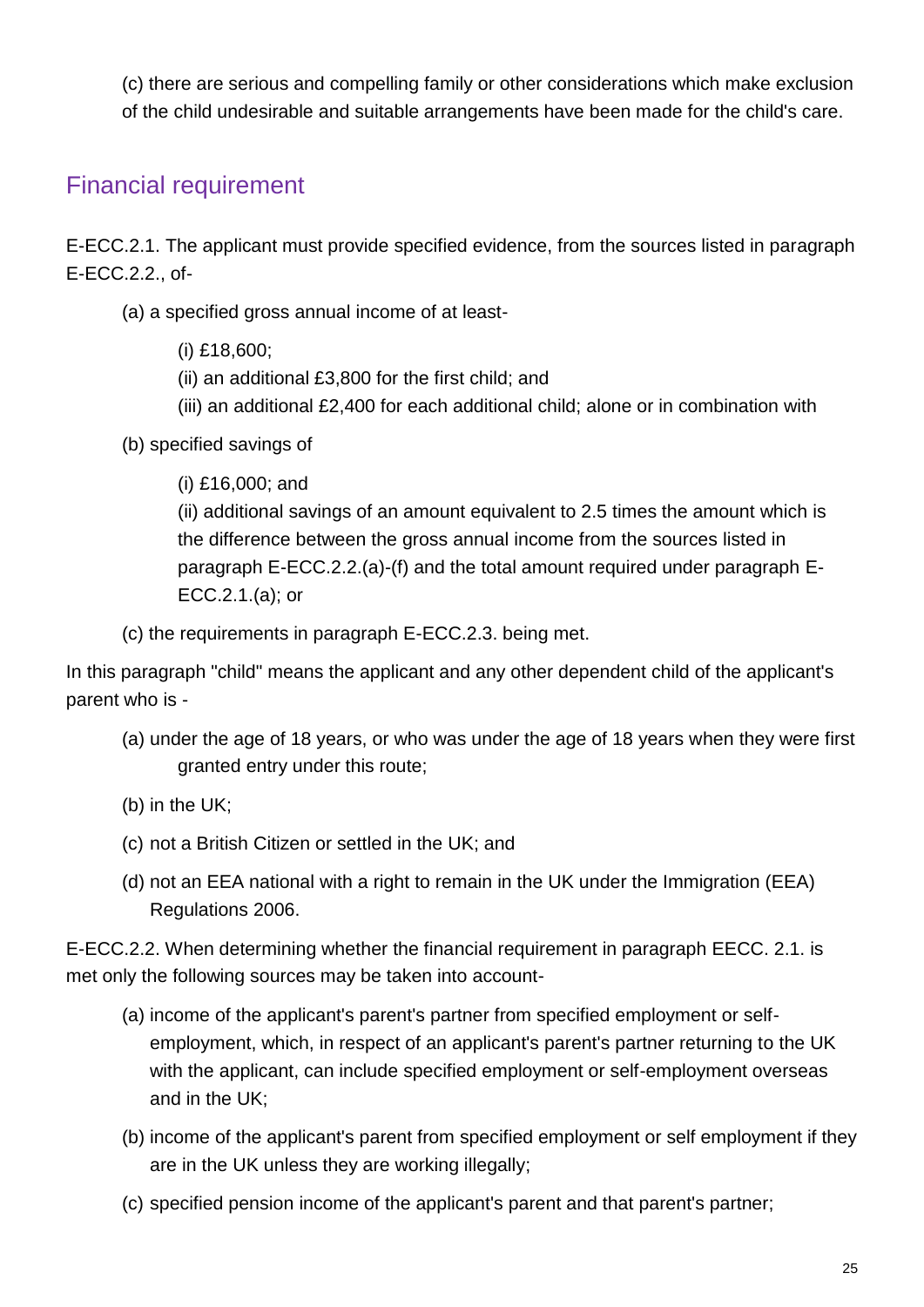- (d) any specified maternity allowance or bereavement benefit received by the applicant's parent and that parent's partner in the UK or any specified payment relating to service in HM Forces received by the applicant's parent and that parent's partner;
- (e) other specified income of the applicant's parent and that parent's partner;
- (f) income from the sources at (b), (d) or (e) of a dependent child of the applicant's parent under paragraph E-ECC.2.1. who is aged 18 years or over; and
- (g) specified savings of the applicant's parent, that parent's partner and a dependent child of the applicant's parent under paragraph E-ECC.2.1. who is aged 18 years or over.

E-ECC.2.3. The requirements to be met under this paragraph are-

- (a) the applicant's parent's partner must be receiving one or more of the following-
	- (i) disability living allowance;
	- (ii) severe disablement allowance;
	- (iii) industrial injury disablement benefit;
	- (iv) attendance allowance;
	- (v) carer's allowance;
	- (vi) personal independence payment;
	- (vii) Armed Forces Independence Payment or Guaranteed Income Payment under
	- the Armed Forces Compensation Scheme; or
	- (viii) Constant Attendance Allowance, Mobility Supplement or War Disablement Pension under the War Pensions Scheme; and

(b) the applicant must provide evidence that their parent's partner is able to maintain and accommodate themselves, the applicant's parent, the applicant and any dependants adequately in the UK without recourse to public funds.

E-EEC.2.4. The applicant must provide evidence that there will be adequate accommodation, without recourse to public funds, for the family, including other family members who are not included in the application but who live in the same household, which the family own or occupy exclusively: accommodation will not be regarded as adequate if-

- (a) it is, or will be, overcrowded; or
- (b) it contravenes public health regulations.

Section D-ECC: Decision on application for entry clearance as a child D-ECC.1.1. If the applicant meets the requirements for entry clearance as a child they will be granted entry clearance of a duration which will expire at the same time as the leave granted to the applicant's parent, and subject to a condition of no recourse to public funds.

D-ECC.1.2. If the applicant does not meet the requirements for entry clearance as a child the application will be refused.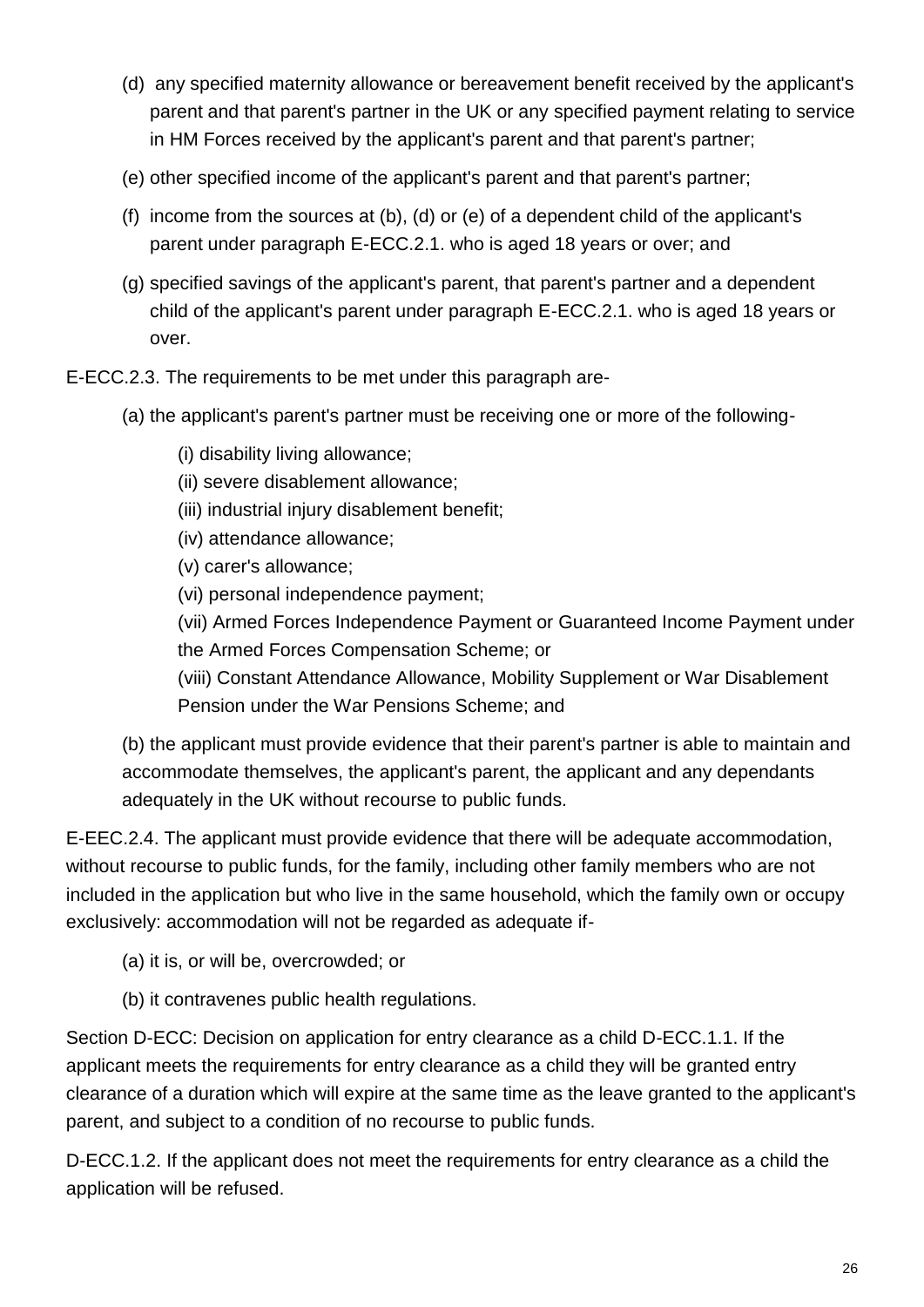# Section R-LTRC: Requirements for leave to remain as a child

R-LTRC.1.1. The requirements to be met for leave to remain as a child are that-

(a) the applicant must be in the UK;

(b) the applicant must have made a valid application for leave to remain as a child; and either

(c)

(i) the applicant must not fall for refusal under any of the grounds in Section S-LTR: Suitability-leave to remain; and

(ii) the applicant meets all of the requirements of Section E-LTRC: Eligibility for leave to remain as a child; or

(d)

(i) the applicant must not fall for refusal under any of the grounds in Section S-LTR: Suitability-leave to remain; and

(ii) the applicant meets the requirements of paragraphs E-LTRC.1.2.-1.6.; and

(iii) a parent of the applicant has been or is at the same time being granted leave to remain under paragraph D-LTRP.1.2. or D-LTRPT.1.2. or indefinite leave to remain under this Appendix (except as an adult dependent relative).

# Section E-LTRC: Eligibility for leave to remain as a child

E-LTRC.1.1. To qualify for limited leave to remain as a child all of the requirements of paragraphs E-LTRC.1.2. to 2.4. must be met (except where paragraph R-LTRC.1.1.(d)(ii) applies).

#### Relationship requirements

E-LTRC.1.2. The applicant must be under the age of 18 at the date of application or when first granted leave as a child under this route.

E-LTRC.1.3. The applicant must not be married or in a civil partnership.

E-LTRC.1.4. The applicant must not have formed an independent family unit.

E-LTRC.1.5. The applicant must not be leading an independent life.

E-LTRC.1.6. One of the applicant's parents (referred to in this section as the "applicant's parent") must be in the UK and have leave to enter or remain or indefinite leave to remain, or is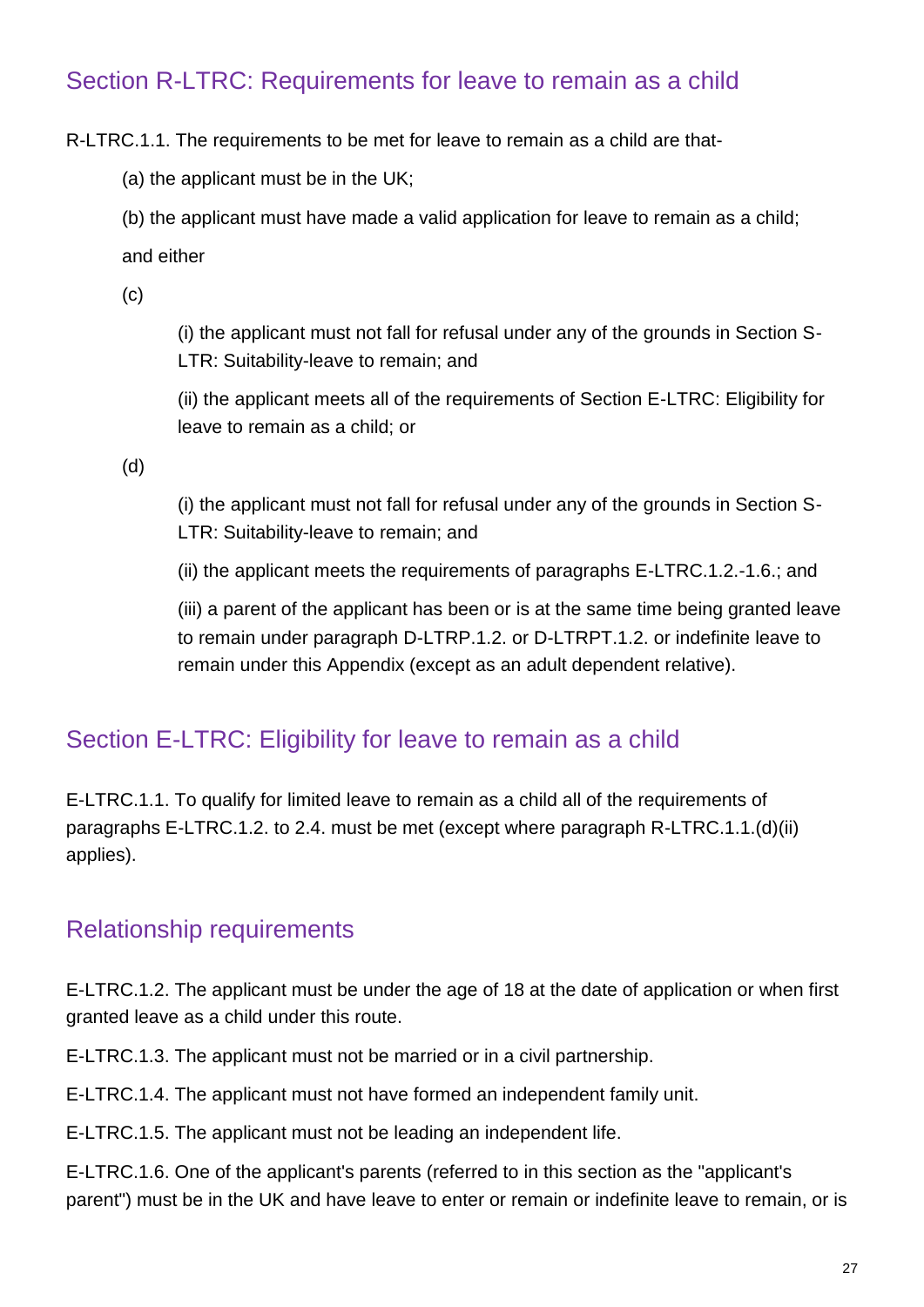at the same time being granted leave to remain or indefinite leave to remain, under this Appendix (except as an adult dependent relative), and

- (a) the applicant's parent's partner under Appendix FM is also a parent of the applicant; or
- (b) the applicant's parent has had and continues to have sole responsibility for the child's upbringing or the applicant normally lives with this parent and not their other parent; or
- (c) there are serious and compelling family or other considerations which make exclusion of the child undesirable and suitable arrangements have been made for the child's care.

# Financial requirements

E-LTRC.2.1. The applicant must provide specified evidence, from the sources listed in paragraph E-LTRC.2.2., of -

(a) a specified gross annual income of at least-

- (i) £18,600;
- (ii) an additional £3,800 for the first child; and
- (iii) an additional £2,400 for each additional child; alone or in combination with
- (b) specified savings of-

(i) £16,000; and

(ii) additional savings of an amount equivalent to 2.5 times (or if the parent is applying for indefinite leave to remain 1 times) the amount which is the difference between the gross annual income from the sources listed in paragraph E-LTRC.2.2.(a)-(f) and the total amount required under paragraph E-LTRC.2.1.(a); or

(c) the requirements in paragraph E-LTRC.2.3. being met.

In this paragraph "child" means the applicant and any other dependent child of the applicant's parent who is-

(i) under the age of 18 years, or who was under the age of 18 years when they were first granted entry under this route;

(ii) in the UK;

(iii) not a British Citizen or settled in the UK; and

(iv) not an EEA national with a right to remain in the UK under the Immigration (EEA) Regulations 2006.

E-LTRC.2.2. When determining whether the financial requirement in paragraph ELTRC. 2.1. is met only the following sources may be taken into account-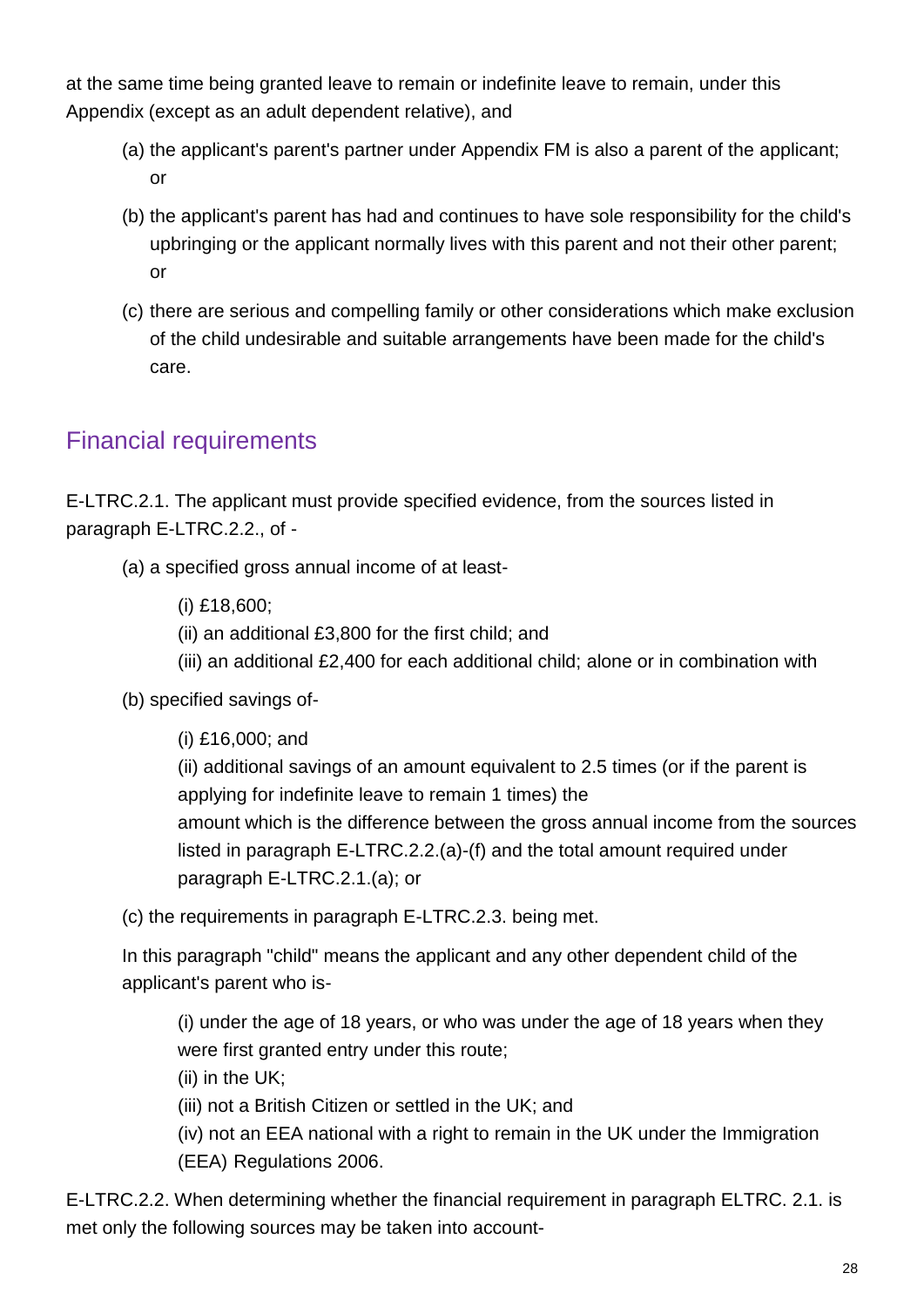- (a) income of the applicant's parent's partner from specified employment or selfemployment;
- (b) income of the applicant's parent from specified employment or self employment;
- (c) specified pension income of the applicant's parent and that parent's partner;
- (d) any specified maternity allowance or bereavement benefit received by the applicant's parent and that parent's partner in the UK or any specified payment relating to service in HM Forces received by the applicant's parent and that parent's partner;
- (e) other specified income of the applicant's parent and that parent's partner;
- (f) income from the sources at (b), (d) or (e) of a dependent child of the applicant's parent under paragraph E-LTRC.2.1. who is aged 18 years or over; and
- (g) specified savings of the applicant's parent, that parent's partner and a dependent child of the applicant's parent under paragraph E-ECC.2.1. who is aged 18 years or over.
- E-LTRC.2.3. The requirements to be met under this paragraph are-
	- (a) the applicant's parent's partner must be receiving one or more of the following
		- (i) disability living allowance;
		- (ii) severe disablement allowance;
		- (iii) industrial injury disablement benefit;
		- (iv) attendance allowance;
		- (v) carer's allowance;
		- (vi) personal independence payment;

(vii) Armed Forces Independence Payment or Guaranteed Income Payment under the Armed Forces Compensation Scheme; or

(viii) Constant Attendance Allowance, Mobility Supplement or War Disablement Pension under the War Pensions Scheme; and

(b) the applicant must provide evidence that their parent's partner is able to maintain and accommodate themselves, the applicant's parent, the applicant and any dependants adequately in the UK without recourse to public funds.

E-LTRC.2.4. The applicant must provide evidence that there will be adequate accommodation in the UK, without recourse to public funds, for the family, including other family members who are not included in the application but who live in the same household, which the family own or occupy exclusively: accommodation will not be regarded as adequate if-

- (a) it is, or will be, overcrowded; or
- (b) it contravenes public health regulations.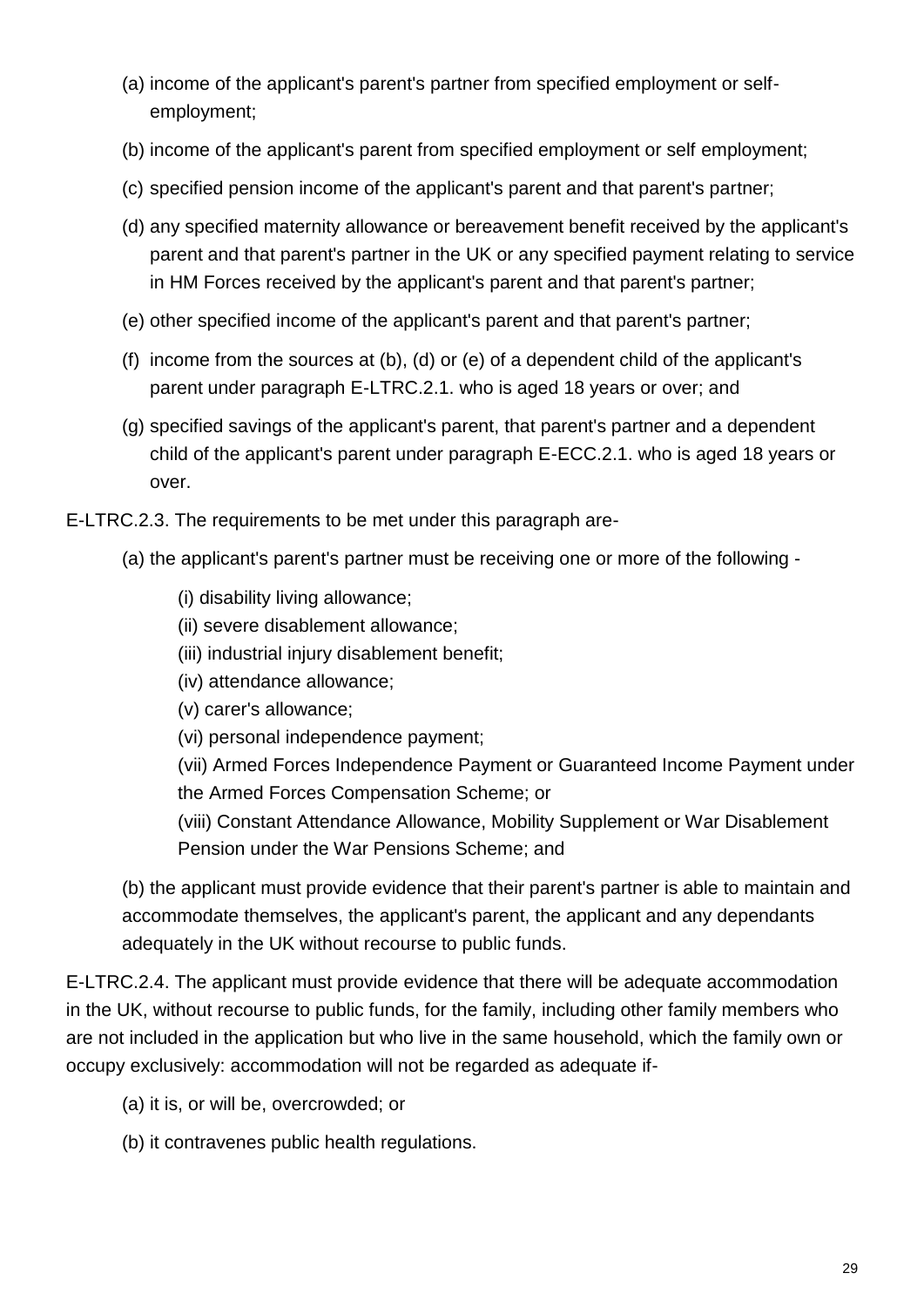# Section D-LTRC: Decision on application for leave to remain as a child

D-LTRC.1.1. If the applicant meets the requirements for leave to remain as a child the applicant will be granted leave to remain of a duration which will expire at the same time as the leave granted to the applicant's parent, and subject to a condition of no recourse to public funds. To qualify for indefinite leave to remain as a child of a person with indefinite leave to remain as a partner or parent, the applicant must meet the requirements of paragraph 298 of these rules.

D-LTRC.1.2. If the applicant does not meet the requirements for leave to remain as a child the application will be refused.

[Back to top](#page-1-1)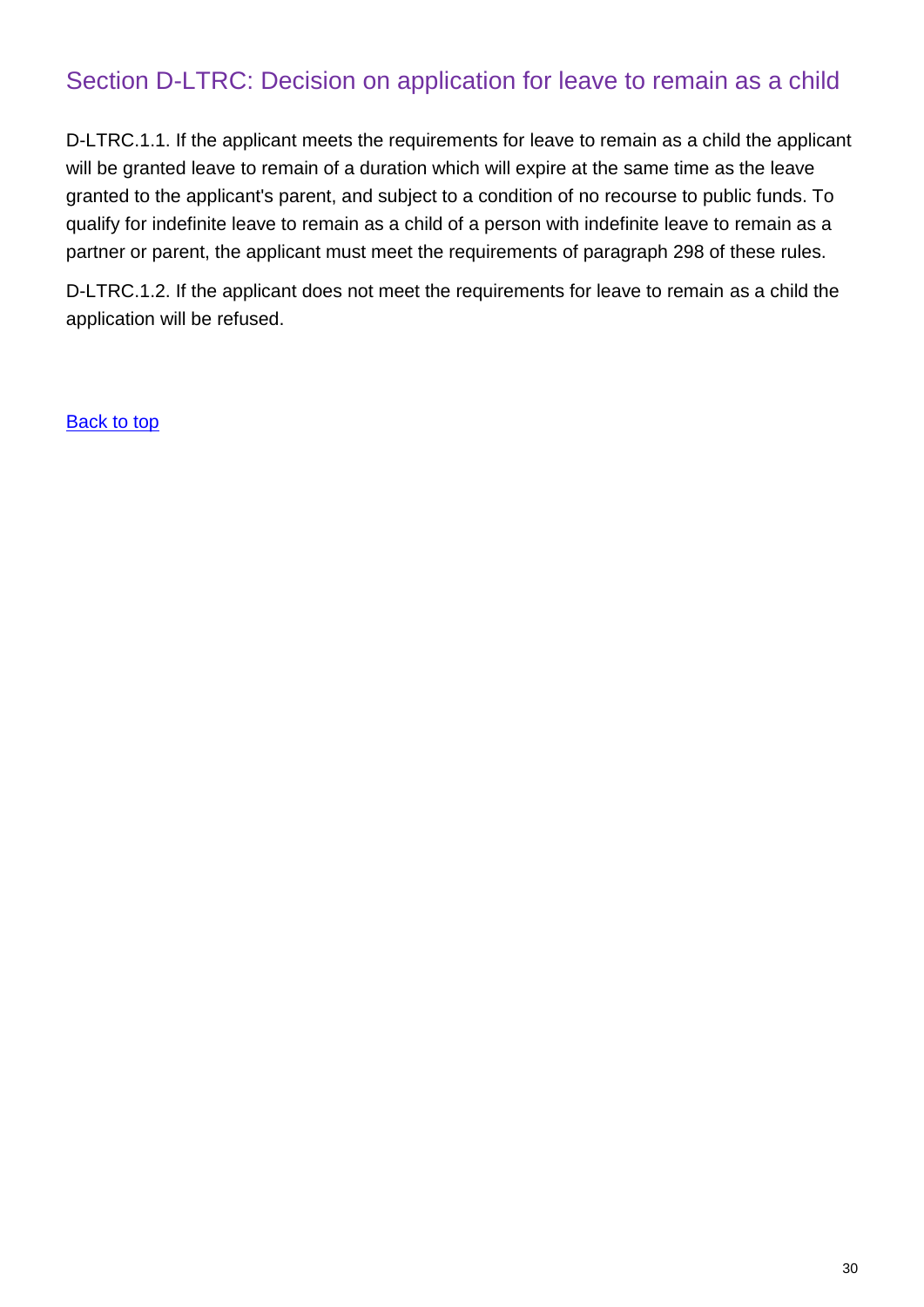# <span id="page-30-0"></span>**Family life as a parent of a child in the UK**

# Section EC-PT: Entry clearance as a parent of a child in the UK

EC-PT.1.1. The requirements to be met for entry clearance as a parent are that-

- (a) the applicant must be outside the UK;
- (b) the applicant must have made a valid application for entry clearance as a parent;
- (c) the applicant must not fall for refusal under any of the grounds in Section S-EC: Suitability–entry clearance; and
- (d) the applicant must meet all of the requirements of Section E-ECPT: Eligibility for entry clearance as a parent.

#### Section E-ECPT: Eligibility for entry clearance as a parent

E-ECPT.1.1. To meet the eligibility requirements for entry clearance as a parent all of the requirements in paragraphs E-ECPT.2.1. to 4.2. must be met.

#### Relationship requirements

- E-ECPT.2.1. The applicant must be aged 18 years or over.
- E-ECPT.2.2. The child of the applicant must be-
	- (a) under the age of 18 years at the date of application;
	- (b) living in the UK; and
	- (c) a British Citizen or settled in the UK.

#### E-ECPT.2.3. Either -

- (a) the applicant must have sole parental responsibility for the child; or
- (b) the parent or carer with whom the child normally lives must be-
	- (i) a British Citizen in the UK or settled in the UK;
	- (ii) not the partner of the applicant; and
	- (iii) the applicant must not be eligible to apply for entry clearance as a partner under this Appendix.

E-ECPT.2.4.

(a) The applicant must provide evidence that they have either-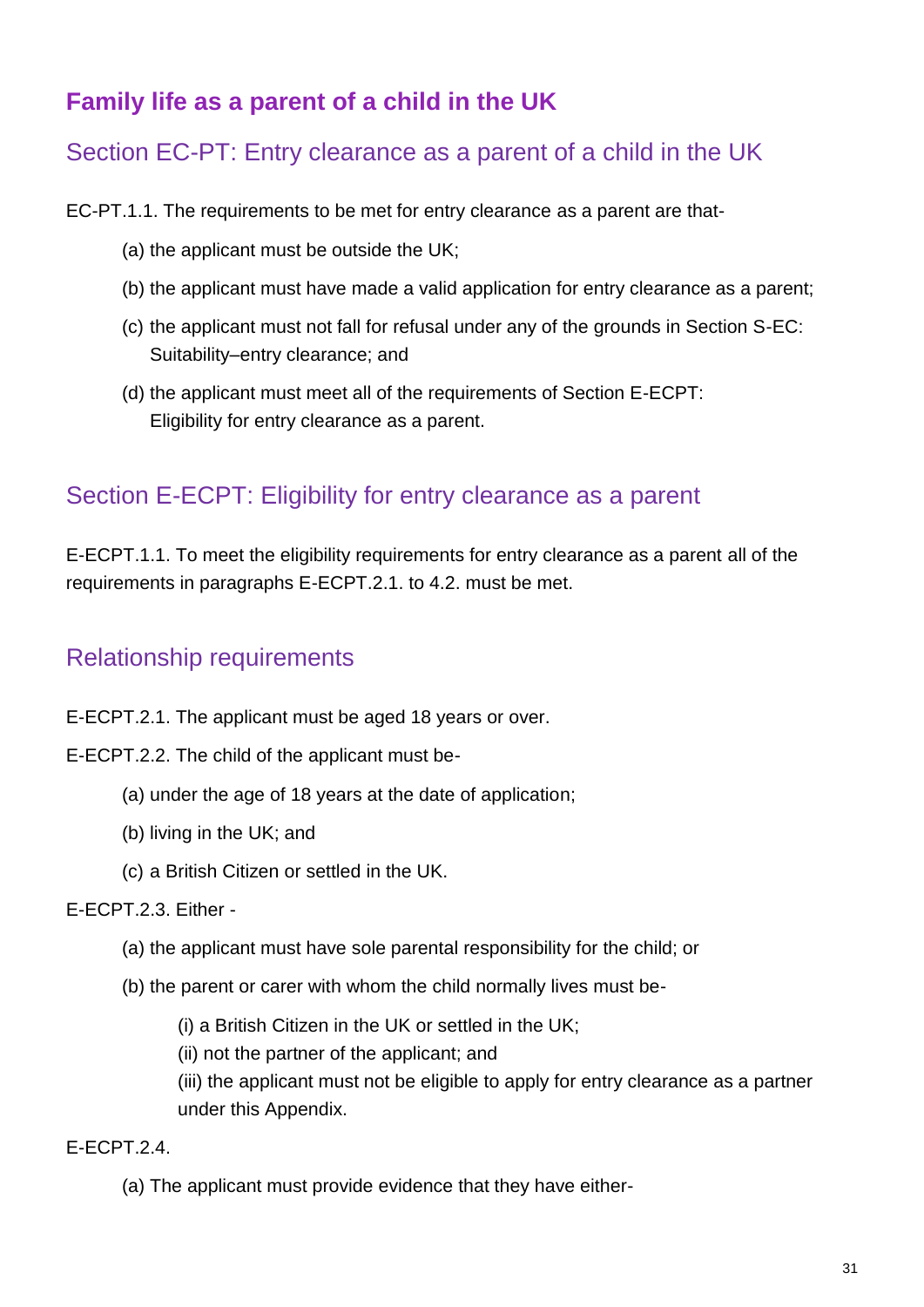(i) sole parental responsibility for the child; or

(ii) access rights to the child; and

(b) The applicant must provide evidence that they are taking, and intend to continue to take, an active role in the child's upbringing.

# Financial requirements

E-ECPT.3.1. The applicant must provide evidence that they will be able to adequately maintain and accommodate themselves and any dependants in the UK without recourse to public funds

E-ECPT.3.2. The applicant must provide evidence that there will be adequate accommodation in the UK, without recourse to public funds, for the family, including other family members who are not included in the application but who live in the same household, which the family own or occupy exclusively: accommodation will not be regarded as adequate if-

- (a) it is, or will be, overcrowded; or
- (b) it contravenes public health regulations.

# English language requirement

E-ECPT.4.1. The applicant must provide specified evidence that they-

- (a) are a national of a majority English speaking country listed in paragraph GEN.1.6.;
- (b) have passed an English language test in speaking and listening at a minimum of level A1 of the Common European Framework of Reference for Languages with a provider approved by the Secretary of State;
- (c) have an academic qualification recognised by UK NARIC to be equivalent to the standard of a Bachelor's or Master's degree or PhD in the UK, which was taught in English; or
- (d) are exempt from the English language requirement under paragraph E-ECPT.4.2.

E-ECPT.4.2. The applicant is exempt from the English language requirement if at the date of application-

- (a) the applicant is aged 65 or over;
- (b) the applicant has a disability (physical or mental condition) which prevents the applicant from meeting the requirement; or
- (c) there are exceptional circumstances which prevent the applicant from being able to meet the requirement prior to entry to the UK.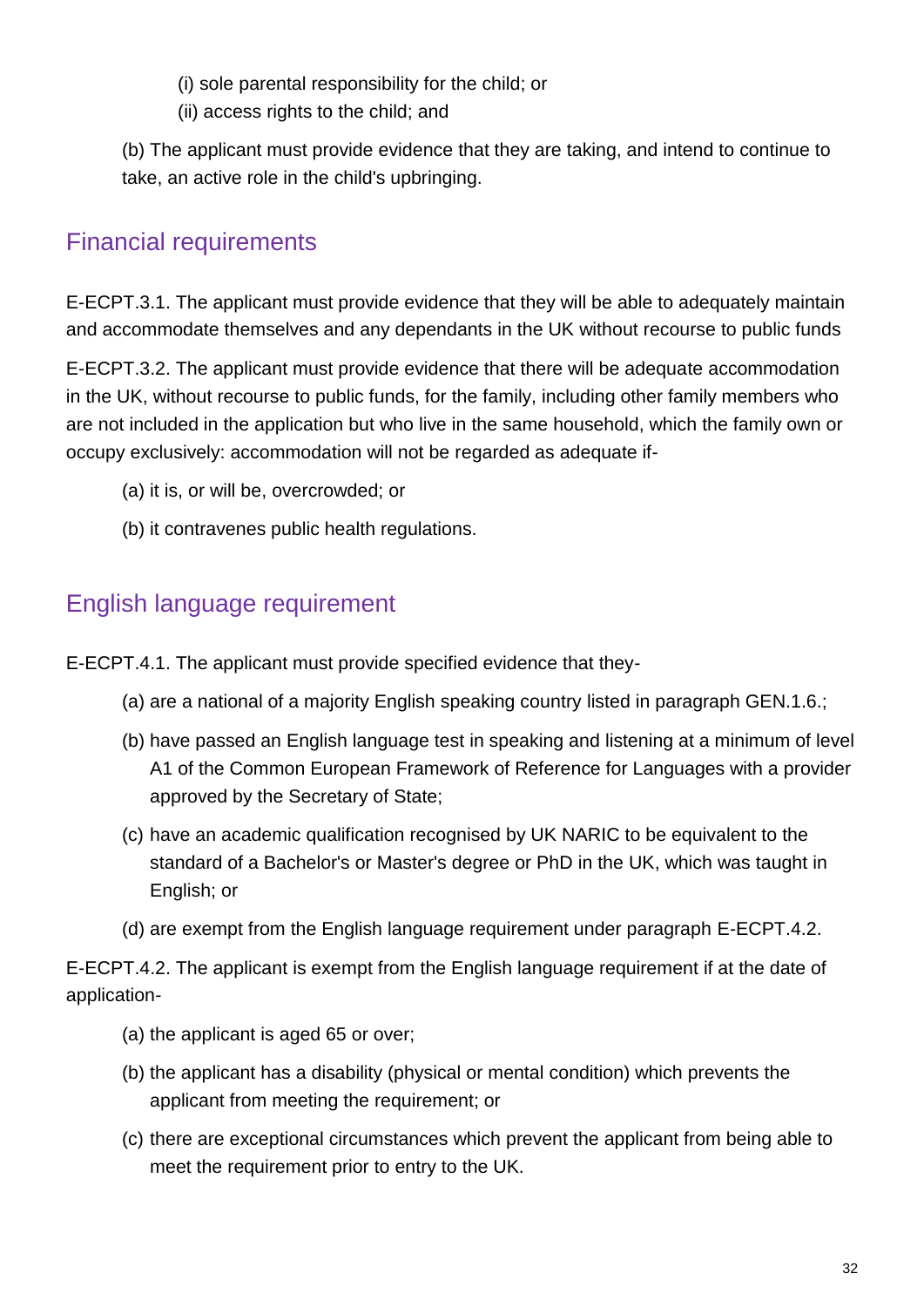# Section D-ECPT: Decision on application for entry clearance as a parent

D-ECPT.1.1. If the applicant meets the requirements for entry clearance as a parent they will be granted entry clearance for an initial period not exceeding 33 months, and subject to a condition of no recourse to public funds.

D-ECPT.1.2. If the applicant does not meet the requirements for entry clearance as a parent the application will be refused.

Section R-LTRPT: Requirements for limited leave to remain as a parent

R-LTRPT.1.1. The requirements to be met for limited or indefinite leave to remain as a parent or partner are-

- (a) the applicant and the child must be in the UK;
- (b) the applicant must have made a valid application for limited or indefinite leave to remain as a parent or partner; and either
- (c)

(i) the applicant must not fall for refusal under Section S-LTR: Suitability leave to remain; and

(ii) the applicant meets all of the requirements of Section ELTRPT: Eligibility for leave to remain as a parent, or

(d)

(i) the applicant must not fall for refusal under S-LTR: Suitability leave to remain; and

(ii) the applicant meets the requirements of paragraphs E-LTRPT.2.2-2.4. and E-LTRPT.3.1.; and

(iii) paragraph EX.1. applies.

# Section E-LTRPT: Eligibility for limited leave to remain as a parent

E-LTRPT.1.1. To qualify for limited leave to remain as a parent all of the requirements of paragraphs E-LTRPT.2.2. to 5.2. must be met.

# Relationship requirements

E-LTRPT.2.2. The child of the applicant must be-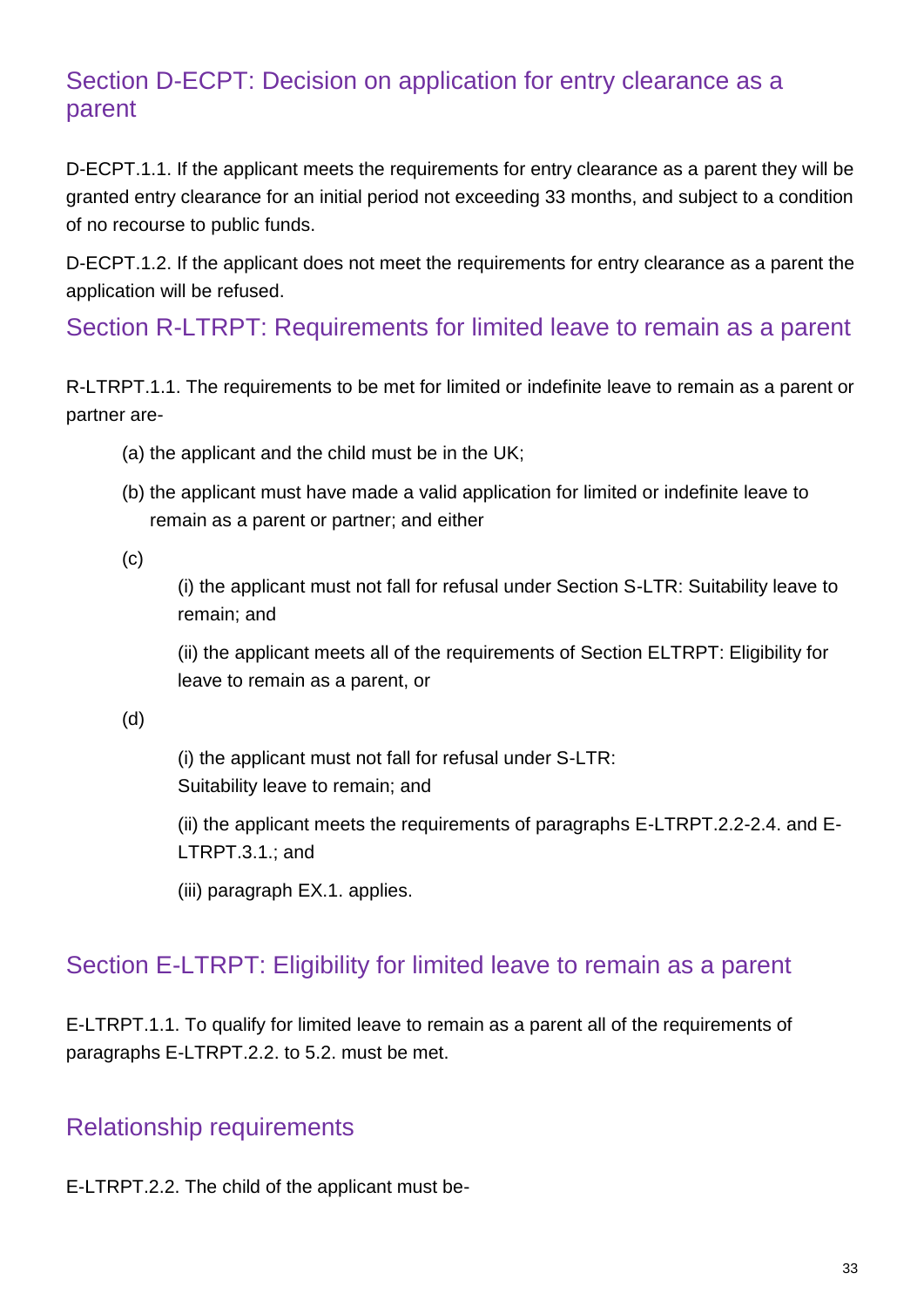- (a) under the age of 18 years at the date of application, or where the child has turned 18 years of age since the applicant was first granted entry clearance or leave to remain as a parent under this Appendix, must not have formed an independent family unit or be leading an independent life;
- (b) living in the UK; and
- (c) a British Citizen or settled in the UK; or
- (d) has lived in the UK continuously for at least the 7 years immediately preceding the date of application and paragraph EX.1. applies.

#### E-LTRPT.2.3. Either-

- (a) the applicant must have sole parental responsibility for the child or the child normally lives with the applicant and not their other parent (who is a British Citizen or settled in the UK);or
- (b) the parent or carer with whom the child normally lives must be-

(i) a British Citizen in the UK or settled in the UK;

(ii) not the partner of the applicant (which here includes a person who has been in a relationship with the applicant for less than two years prior to the date of application); and

(iii) the applicant must not be eligible to apply for leave to remain as a partner under this Appendix.

#### E-LTRPT.2.4.

(a) The applicant must provide evidence that they have either-

(i) sole parental responsibility for the child, or that the child normally lives with them; or

(ii) access rights to the child; and

(b) The applicant must provide evidence that they are taking, and intend to continue to take, an active role in the child's upbringing.

#### Immigration status requirement

E-LTRPT.3.1. The applicant must not be in the UK-

- (a) as a visitor; or
- (b) with valid leave granted for a period of 6 months or less, unless that leave was granted pending the outcome of family court or divorce proceedings;
- E-LTRPT.3.2. The applicant must not be in the UK –
- (a) on temporary admission or temporary release, unless paragraph EX.1.applies; or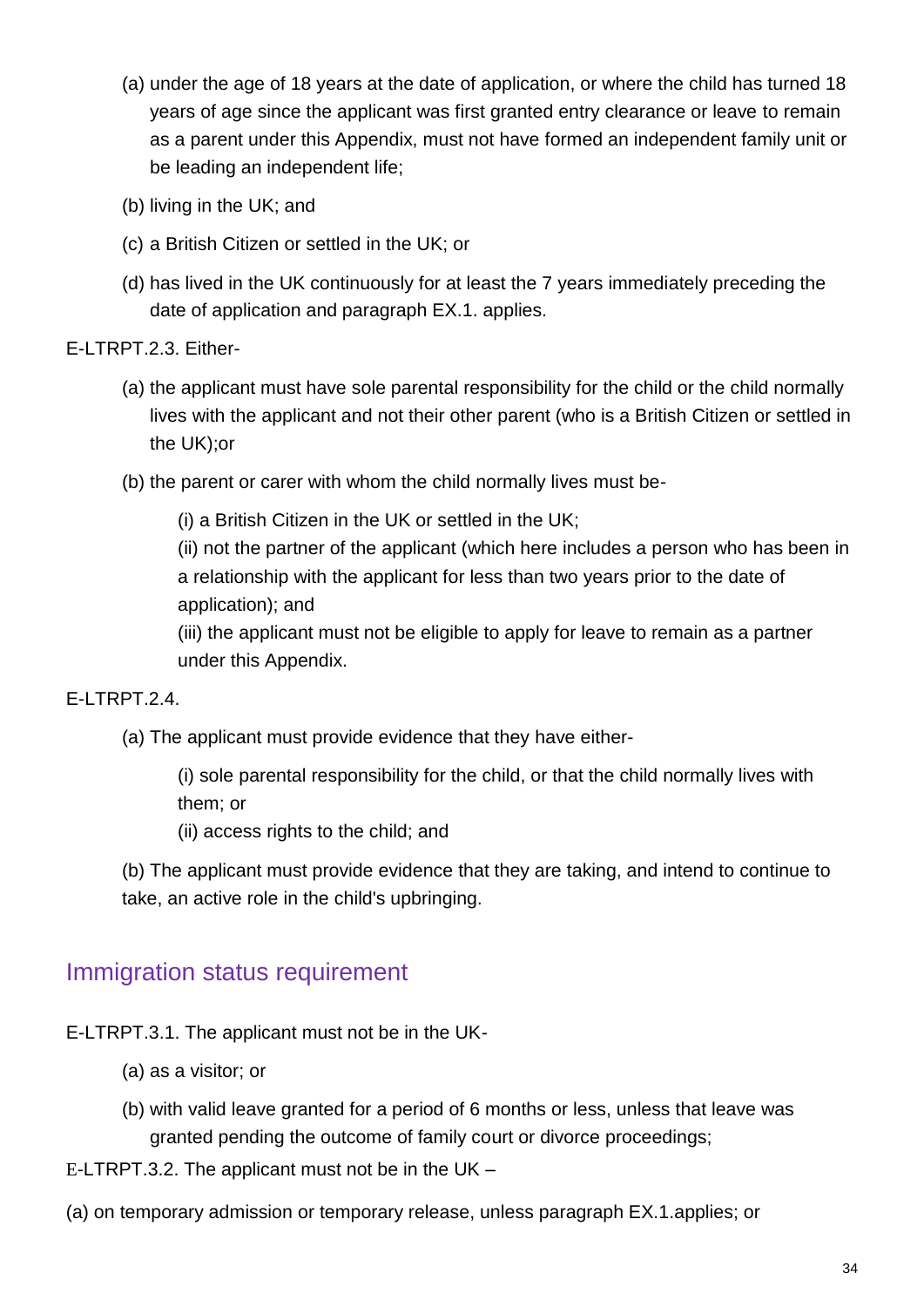(b) in breach of immigration laws (disregarding any period of overstaying for a period of 28 days or less), unless paragraph EX.1. applies.

# Financial requirements

E-LTRPT.4.1. The applicant must provide evidence that they will be able to adequately maintain and accommodate themselves and any dependants in the UK without recourse to public funds, unless paragraph EX.1. applies.

E-LTRPT.4.2. The applicant must provide evidence that there will be adequate accommodation in the UK, without recourse to public funds, for the family, including other family members who are not included in the application but who live in the same household, which the family own or occupy exclusively, unless paragraph EX.1. applies: accommodation will not be regarded as adequate if-

- (a) it is, or will be, overcrowded; or
- (b) it contravenes public health regulations.

# English language requirement

E-LTRPT.5.1. If the applicant has not met the requirement in a previous application for leave as a parent or partner, the applicant must provide specified evidence that they-

- (a) are a national of a majority English speaking country listed in paragraph GEN.1.6.;
- (b) have passed an English language test in speaking and listening at a minimum of level A1 of the Common European Framework of Reference for Languages with a provider approved by the Secretary of State;
- (c) have an academic qualification recognised by UK NARIC to be equivalent to the standard of a Bachelor's or Master's degree or PhD in the UK, which was taught in English; or
- (d) are exempt from the English language requirement under paragraph E-LTRPT.5.2.; unless paragraph EX.1. applies.

E-LTRPT.5.2. The applicant is exempt from the English language requirement if at the date of application-

- (a) the applicant is aged 65 or over;
- (b) the applicant has a disability (physical or mental condition) which prevents the applicant from meeting the requirement; or
- (c) there are exceptional circumstances which prevent the applicant from being able to meet the requirement.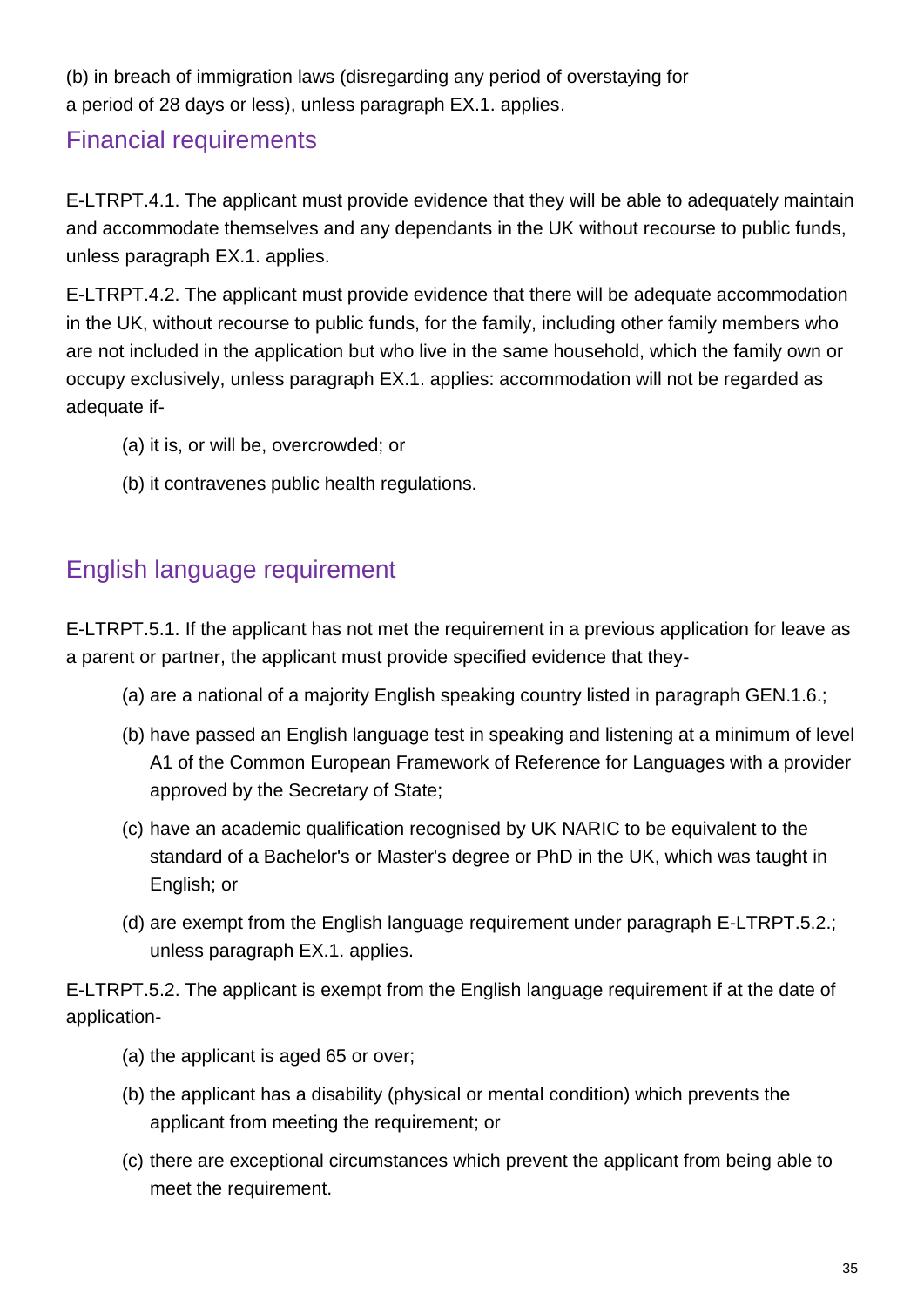# Section D-LTRPT: Decision on application for limited leave to remain as a parent

D-LTRPT.1.1. If the applicant meets the requirements in paragraph R-LTRPT.1.1. (a) to (c) for limited leave to remain as a parent the applicant will be granted limited leave to remain for a period not exceeding 30 months, and subject to a condition of no recourse to public funds, and they will be eligible to apply for settlement after a continuous period of at least 60 months with such leave or in the UK with entry clearance as a parent under paragraph D-ECPT.1.1.

D-LTRPT.1.2. If the applicant meets the requirements in paragraph R-LTRPT.1.1. (a), (b) and (d) for limited leave to remain as a parent they will be granted leave to remain for a period not exceeding 30 months and subject to a condition of no recourse to public funds unless the Secretary of State considers that the person should not be subject to such a condition, and they will be eligible to apply for settlement after a continuous period of at least 120 months with such leave, with limited leave as a parent under paragraph D-LTRPT.1.1., or in the UK with entry clearance as a parent under paragraph D-ECPT.1.1.

D-LTRPT.1.3. If the applicant does not meet the requirements for limited leave to remain as a parent the application will be refused.

# Section R-ILRPT: Requirements for indefinite leave to remain (settlement) as a parent

R-ILRPT.1.1. The requirements to be met for indefinite leave to remain as a parent are that-

- (a) the applicant must be in the UK;
- (b) the applicant must have made a valid application for indefinite leave to remain as a parent;
- (c) the applicant must not fall for refusal under any of the grounds in Section S-ILR: Suitability-indefinite leave to remain;
- (d) the applicant must meet all of the requirements of Section E-LTRPT: Eligibility for leave to remain as a parent; and
- (e) the applicant must meet all of the requirements of Section E-ILRPT: Eligibility for indefinite leave to remain as a parent.

# Section E-ILRPT: Eligibility for indefinite leave to remain as a parent

E-ILRPT.1.1. To meet the eligibility requirements for indefinite leave to remain as a parent all of the requirements of paragraphs E-ILRPT.1.2. to 1.5. must be met.

E-ILRPT.1.2. The applicant must be in the UK with valid leave to remain as a parent (disregarding any period of overstaying for 28 days or less).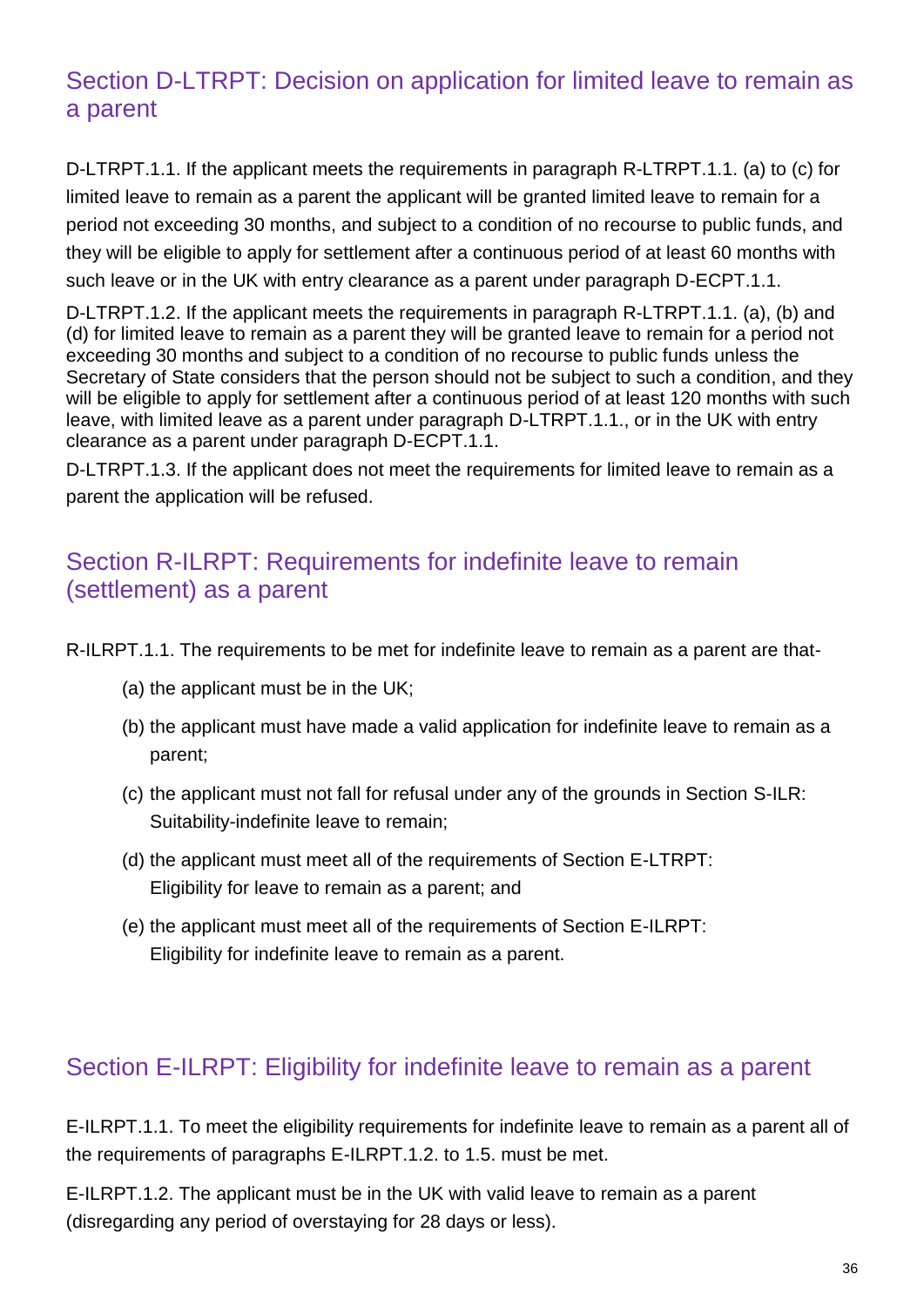E-ILRPT.1.3. The applicant must have completed a continuous period of at least 60 months with limited leave as a parent under paragraph R-LTRPT.1.1.(a) to (c) or in the UK with entry clearance as a parent under paragraph D-ECPT.1.1.; or a continuous period of at least 120 months with limited leave as a parent, under paragraphs R-LTRPT.1.1(a), (b) and (d) or in the UK with entry clearance as a parent under paragraph D-ECPT.1.1.; or a continuous period of at least 120 months with limited leave as a parent under a combination of these paragraphs.

#### E-ILRPT.1.4. DELETED.

E-ILRPT.1.5. The applicant must have demonstrated sufficient knowledge of the English language and sufficient knowledge about life in the United Kingdom in accordance with the requirements of Appendix KoLL of these Rules.

# Section D-ILRPT: Decision on application for indefinite leave to remain as a parent

D-ILRPT.1.1. If the applicant meets all of the requirements for indefinite leave to remain as a parent the applicant will be granted indefinite leave to remain.

D-ILRPT.1.2. If the applicant does not meet the requirements for indefinite leave to remain as a parent only for one or both of the following reasons-

- (a) paragraph S-ILR.1.5. or S-ILR.1.6. applies; or
- (b) the applicant has not demonstrated sufficient knowledge of the English language or about life in the United Kingdom in accordance with Appendix KoLL, the applicant will be granted further limited leave to remain as a parent for a period not exceeding 30 months, and subject to a condition of no recourse to public funds.

D-ILRPT.1.3. If the applicant does not meet all the eligibility requirements for indefinite leave to remain as a parent, and does not qualify for further limited leave to remain under paragraph D-ILRPT.1.2., the application will be refused, unless the applicant meets the requirements in paragraph R-LTRPT.1.1.(a), (b) and (d) for limited leave to remain as a parent. Where they do, the applicant will be granted further limited leave to remain as a parent for a period not exceeding 30 months under paragraph D-LTRPT.1.2. and subject to a condition of no recourse to public funds unless the Secretary of State considers that the person should not be subject to such a condition.

#### [Back to top](#page-1-1)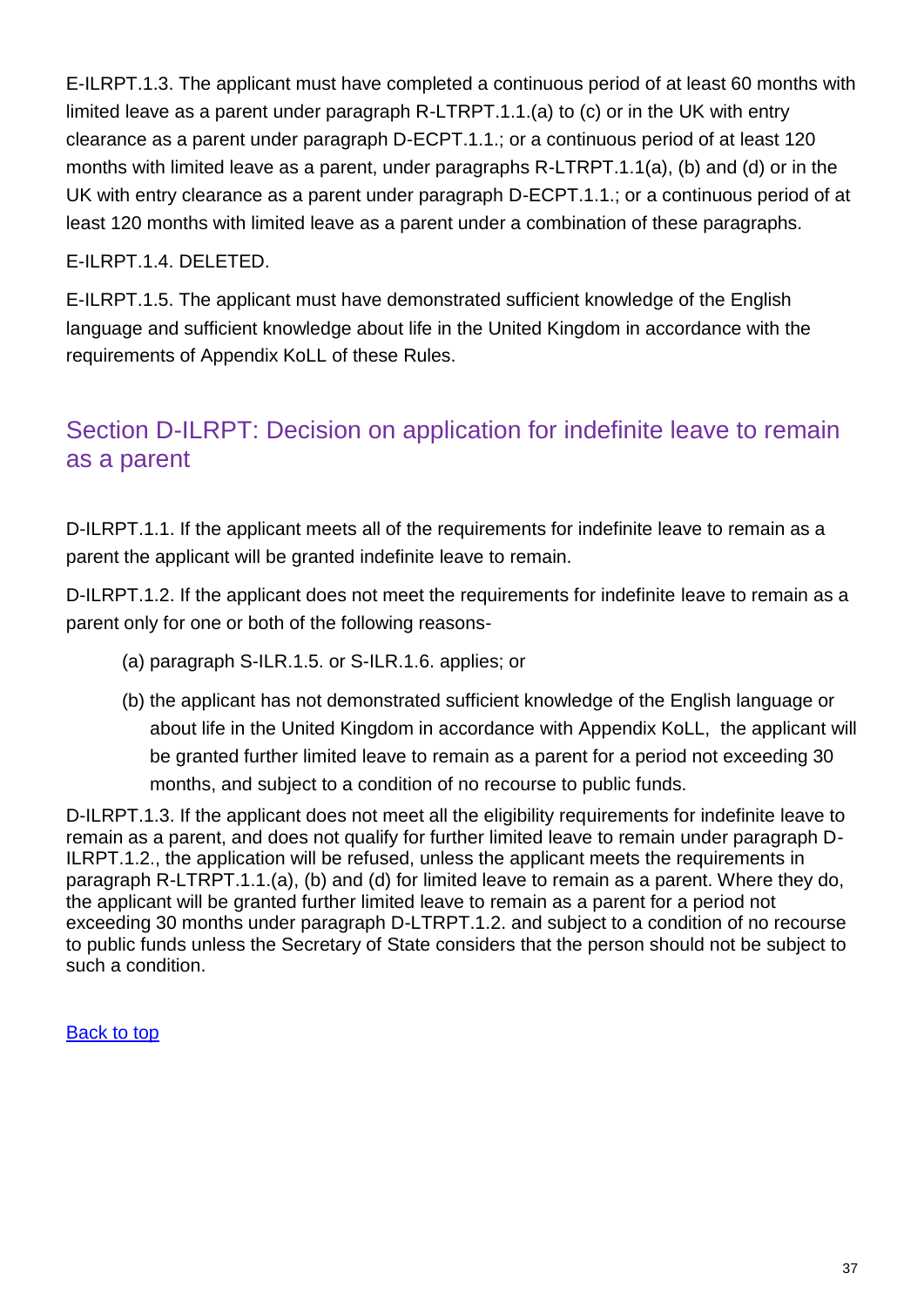# <span id="page-37-0"></span>**Adult dependent relative**

# Section EC-DR: Entry clearance as an adult dependent relative

EC-DR.1.1. The requirements to be met for entry clearance as an adult dependent relative are that-

- (a) the applicant must be outside the UK;
- (b) the applicant must have made a valid application for entry clearance as an adult dependent relative;
- (c) the applicant must not fall for refusal under any of the grounds in Section S-EC: Suitability for entry clearance; and
- (d) the applicant must meet all of the requirements of Section E-ECDR: Eligibility for entry clearance as an adult dependent relative.

# Section E-ECDR: Eligibility for entry clearance as an adult dependent relative

E-ECDR.1.1. To meet the eligibility requirements for entry clearance as an adult dependent relative all of the requirements in paragraphs E-ECDR.2.1. to 3.2. must be met.

# Relationship requirements

E-ECDR.2.1. The applicant must be the-

- (a) parent aged 18 years or over;
- (b) grandparent;
- (c) brother or sister aged 18 years or over; or
- (d) son or daughter aged 18 years or over

of a person ("the sponsor") who is in the UK.

E-ECDR.2.2. If the applicant is the sponsor's parent or grandparent they must not be in a subsisting relationship with a partner unless that partner is also the sponsor's parent or grandparent and is applying for entry clearance at the same time as the applicant.

E-ECDR.2.3. The sponsor must at the date of application be-

(a) aged 18 years or over; and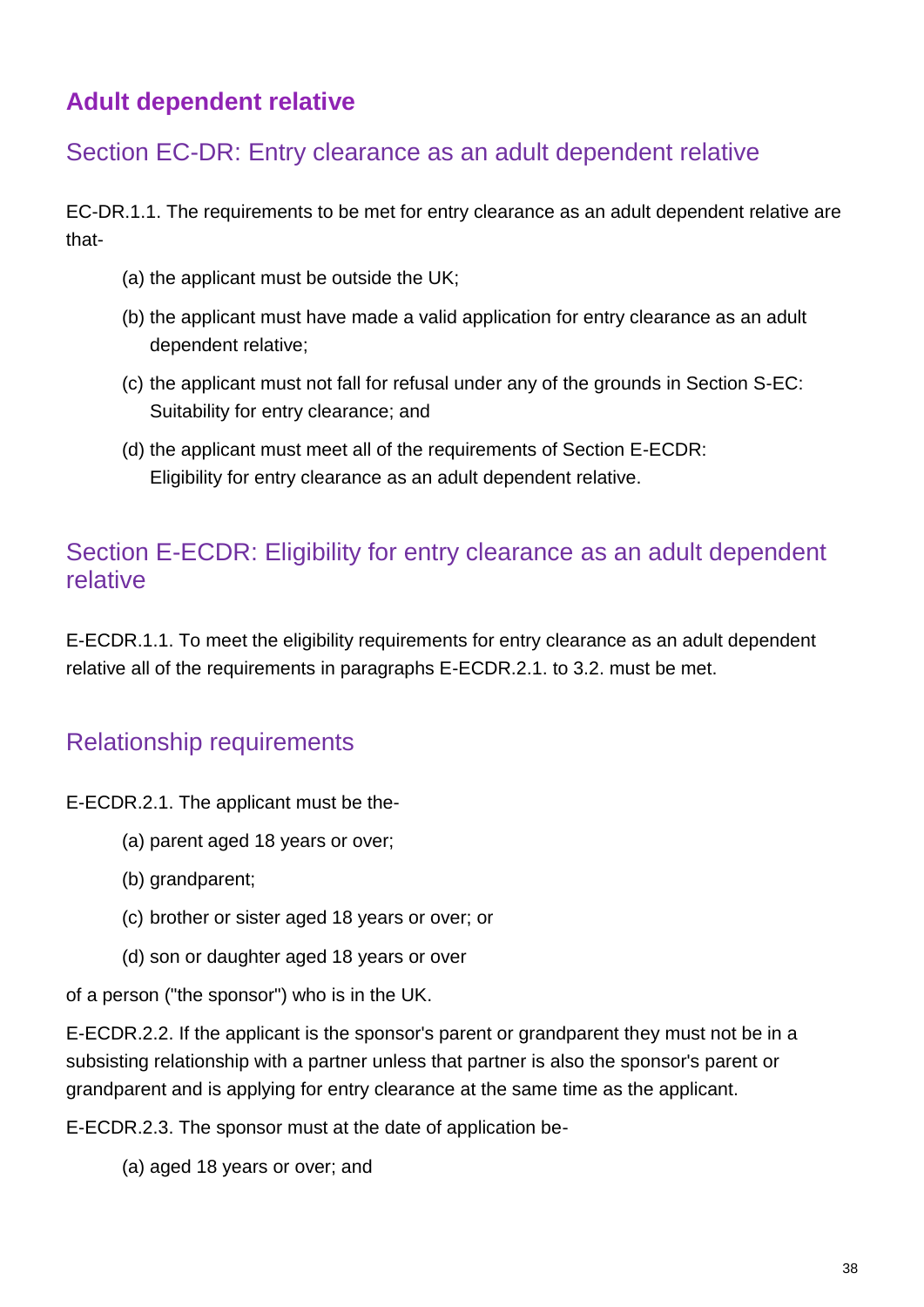(b)

- (i) a British Citizen in the UK; or
- (ii) present and settled in the UK; or
- (iii) in the UK with refugee leave or humanitarian protection.

E-ECDR.2.4. The applicant or, if the applicant and their partner are the sponsor's parents or grandparents, the applicant's partner, must as a result of age, illness or disability require longterm personal care to perform everyday tasks.

E-ECDR.2.5. The applicant or, if the applicant and their partner are the sponsor's parents or grandparents, the applicant's partner, must be unable, even with the practical and financial help of the sponsor, to obtain the required level of care in the country where they are living, because-

- (a) it is not available and there is no person in that country who can reasonably provide it; or
- (b) it is not affordable.

# Financial requirements

E-ECDR.3.1. The applicant must provide evidence that they can be adequately maintained, accommodated and cared for in the UK by the sponsor without recourse to public funds.

E-ECDR.3.2. If the applicant's sponsor is a British Citizen or settled in the UK, the applicant must provide an undertaking signed by the sponsor confirming that the applicant will have no recourse to public funds, and that the sponsor will be responsible for their maintenance, accommodation and care, for a period of 5 years from the date the applicant enters the UK if they are granted indefinite leave to enter.

# Section D-ECDR: Decision on application for entry clearance as an adult dependent relative

D-ECDR.1.1. If the applicant meets the requirements for entry clearance as an adult dependent relative of a British Citizen or person settled in the UK they will be granted indefinite leave to enter.

D-ECDR.1.2. If the applicant meets the requirements for entry clearance as an adult dependent relative and the sponsor has limited leave the applicant will be granted limited leave of a duration which will expire at the same time as the sponsor's limited leave, and subject to a condition of no recourse to public funds. If the sponsor applies for further limited leave, the applicant may apply for further limited leave of the same duration, if the requirements in EC-DR.1.1. (c) and (d) continue to be met, and subject to no recourse to public funds.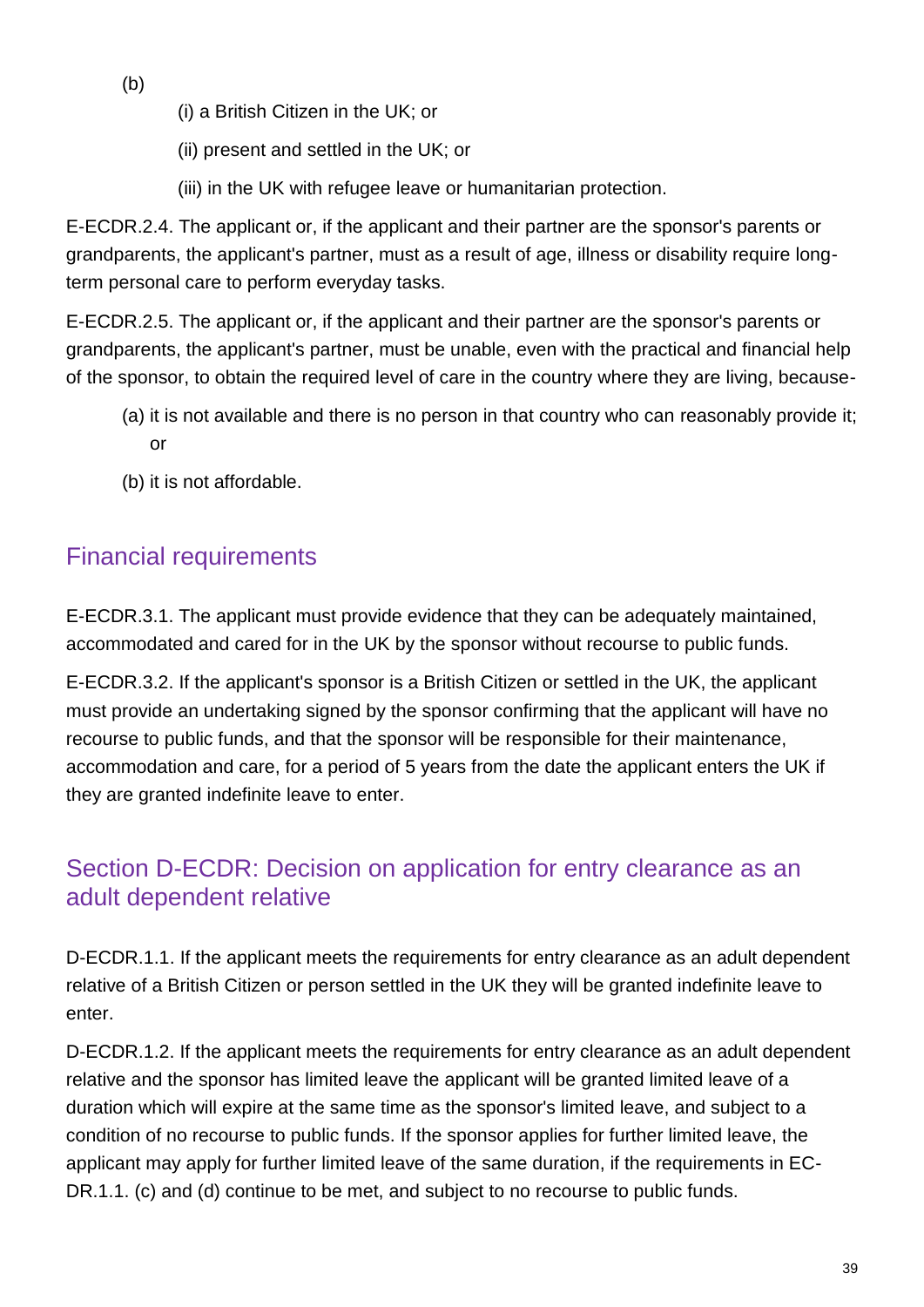D-ECDR.1.3. If the applicant does not meet the requirements for entry clearance as an adult dependent relative the application will be refused.

#### Section R-ILRDR: Requirements for indefinite leave to remain as an adult dependent relative

R-ILRDR.1.1. The requirements to be met for indefinite leave to remain as an adult dependent relative are that-

- (a) the applicant is in the UK;
- (b) the applicant must have made a valid application for indefinite leave to remain as an adult dependent relative;
- (c) the applicant must not fall for refusal under any of the grounds in Section S-ILR: Suitability-indefinite leave to remain; and
- (d) the applicant must meet all of the requirements of Section E-ILRDR: Eligibility for indefinite leave to remain as an adult dependent relative.

#### Section E-ILRDR: Eligibility for indefinite leave to remain as an adult dependent relative

E-ILRDR.1.1. To qualify for indefinite leave to remain as an adult dependent relative all of the requirements of paragraphs E-ILRDR.1.2. to 1.5. must be met.

E-ILRDR.1.2. The applicant must be in the UK with valid leave to remain as an adult dependent relative (disregarding any period of overstaying for a period of 28 days or less).

E-ILRDR.1.3. The applicant's sponsor must at the date of application be

- (a) present and settled in the UK; or
- (b) in the UK with refugee leave or as a person with humanitarian protection and have made an application for indefinite leave to remain.

E-ILRDR.1.4. The applicant must provide evidence that they can be adequately maintained, accommodated and cared for in the UK by the sponsor without recourse to public funds.

E-ILRDR.1.5. The applicant must provide an undertaking signed by the sponsor confirming that the applicant will have no recourse to public funds, and that the sponsor will be responsible for their maintenance, accommodation and care, for a period ending 5 years from the date the applicant entered the UK with limited leave as an adult dependent relative.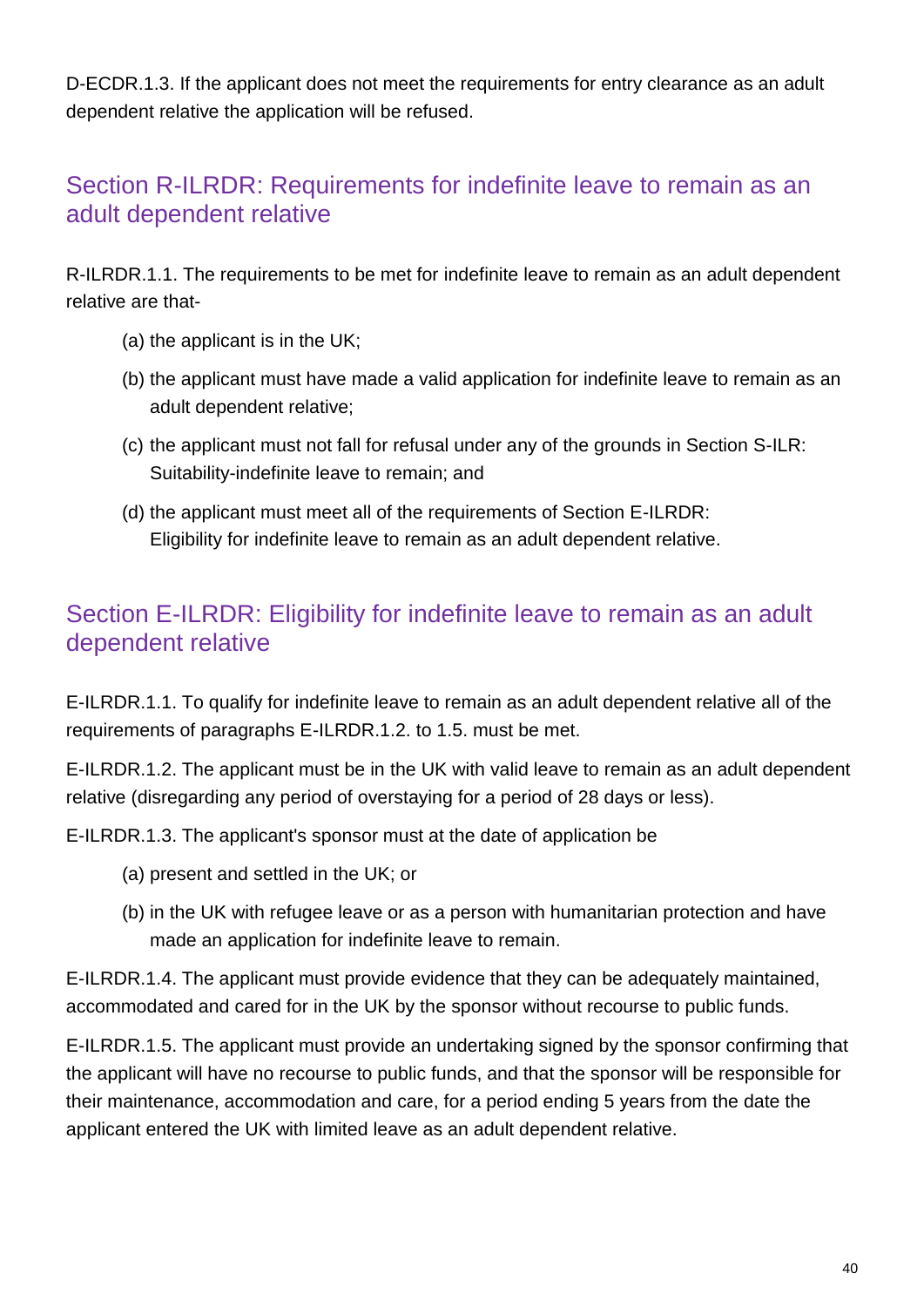#### Section D-ILRDR: Decision on application for indefinite leave to remain as an adult dependent relative

D-ILRDR.1.1. If the applicant meets the requirements for indefinite leave to remain as an adult dependent relative and the applicant's sponsor is settled in the UK, the applicant will be granted indefinite leave to remain as an adult dependent relative.

D-ILRDR.1.2. If the applicant does not meet the requirements for indefinite leave to remain as an adult dependent relative because paragraph S-ILR.1.5. or S-ILR.1.6. applies, the applicant will be granted further limited leave to remain as an adult dependent relative for a period not exceeding 30 months, and subject to a condition of no recourse to public funds.

D-ILRDR.1.3. If the applicant's sponsor has made an application for indefinite leave to remain and that application is refused, the applicant's application for indefinite leave to remain will be refused. If the sponsor is granted limited leave, the applicant will be granted further limited leave as an adult dependent relative of a duration which will expire at the same time as the sponsor's further limited leave, and subject to a condition of no recourse to public funds.

D-ILRDR.1.4. Where an applicant does not meet the requirements for indefinite leave to remain, or further limited leave to remain under paragraphs D-ILRDR.1.2. or 1.3., the application will be refused.

**[Back to top](#page-1-1)**